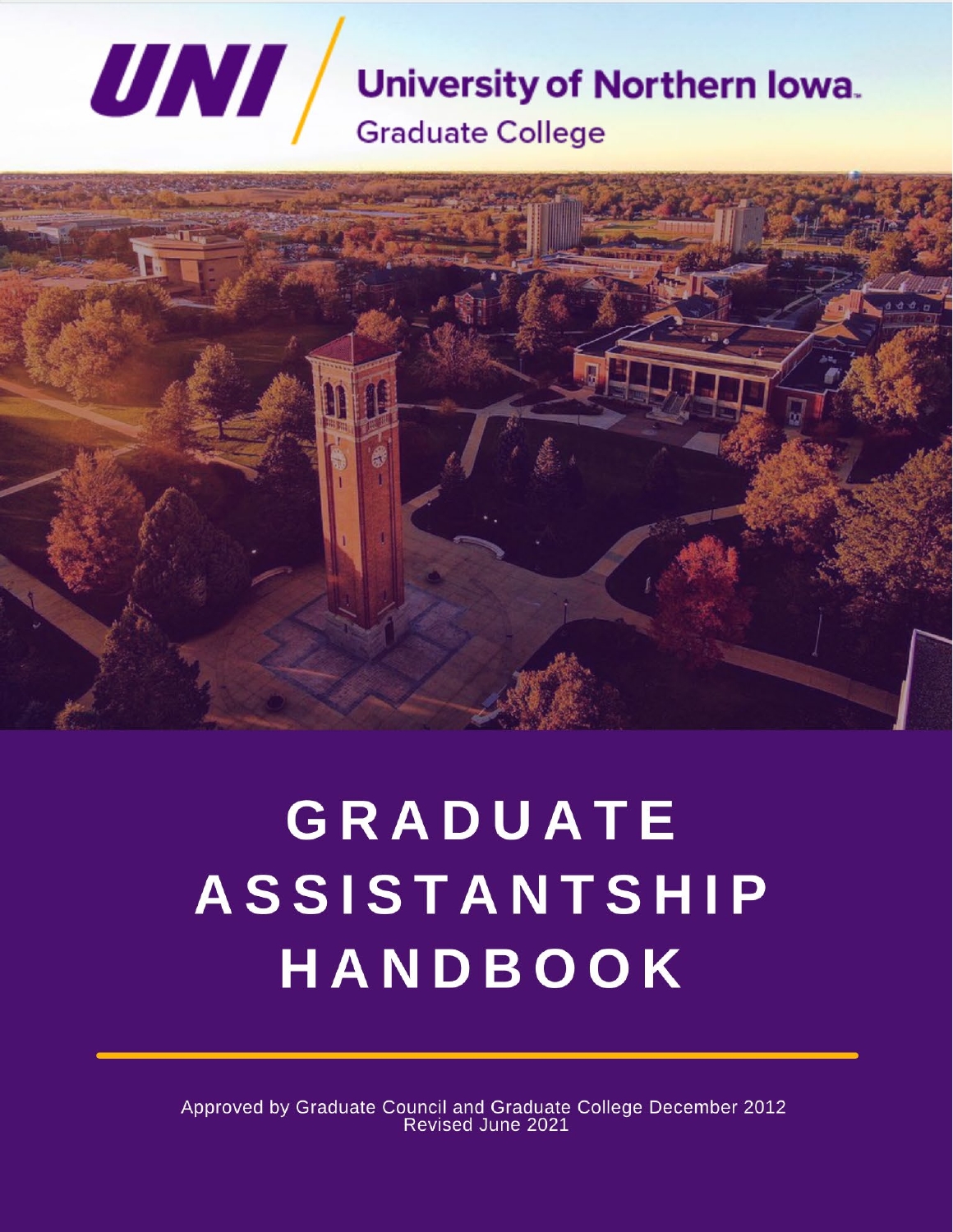# <span id="page-1-0"></span>**Table of Contents**

| What is a Graduate Assistantship?                        | 3              |
|----------------------------------------------------------|----------------|
| Types of Graduate Assistantship Positions                | 3              |
| <b>Employment Restrictions for Graduate Assistants</b>   | $\overline{4}$ |
| Graduate Assistantship Job Descriptions                  | 5              |
| Eligibility for Assistantship                            | 6              |
| Assistantship Stipend                                    | $\overline{7}$ |
| <b>Benefits</b>                                          | 8              |
| <b>Work Hours</b>                                        | 8              |
| Summer Graduate Student Employment                       | 9              |
| <b>Academic Integrity</b>                                | 9              |
| <b>Satisfactory Academic Progress</b>                    | 9              |
| Parental Support and Relief for Graduate Assistants      | 9              |
| Resignation of a Graduate Assistantship                  | 11             |
| Before the start of the semester                         | 11             |
| After the start of the semester                          | 11             |
| <b>Tuition Scholarship</b>                               | 12             |
| Termination of a Graduate Assistantship                  | 13             |
| Grievance Procedures and Appeals for Graduate Assistants | 14             |
|                                                          |                |
| <b>Graduate Assistantship Appointment Process</b>        | 15             |
| <b>Graduate Assistantship Offer Process</b>              | 16             |
| Graduate Assistantship Offer Acceptance Process          | 18             |
| Process for Assistantships after Offer is Accepted       | 18             |
| Absences                                                 | 20             |
| Remote Work                                              | 20             |
| Graduate Assistantship Supervisor Responsibilities       | 20             |
| Graduate Assistantship Performance Appraisal             | 21             |
|                                                          | 22             |
| <b>UNI Mission Statement</b>                             | 22             |
| Drug-Free Workplace and Schools Policy                   | 22             |
| Discrimination, Harassment, and Sexual Misconduct Policy | 23             |
| Equal Opportunity & Non-Discrimination Statement         | 23             |
| <b>Accommodations of Disabilities Policy</b>             | 23             |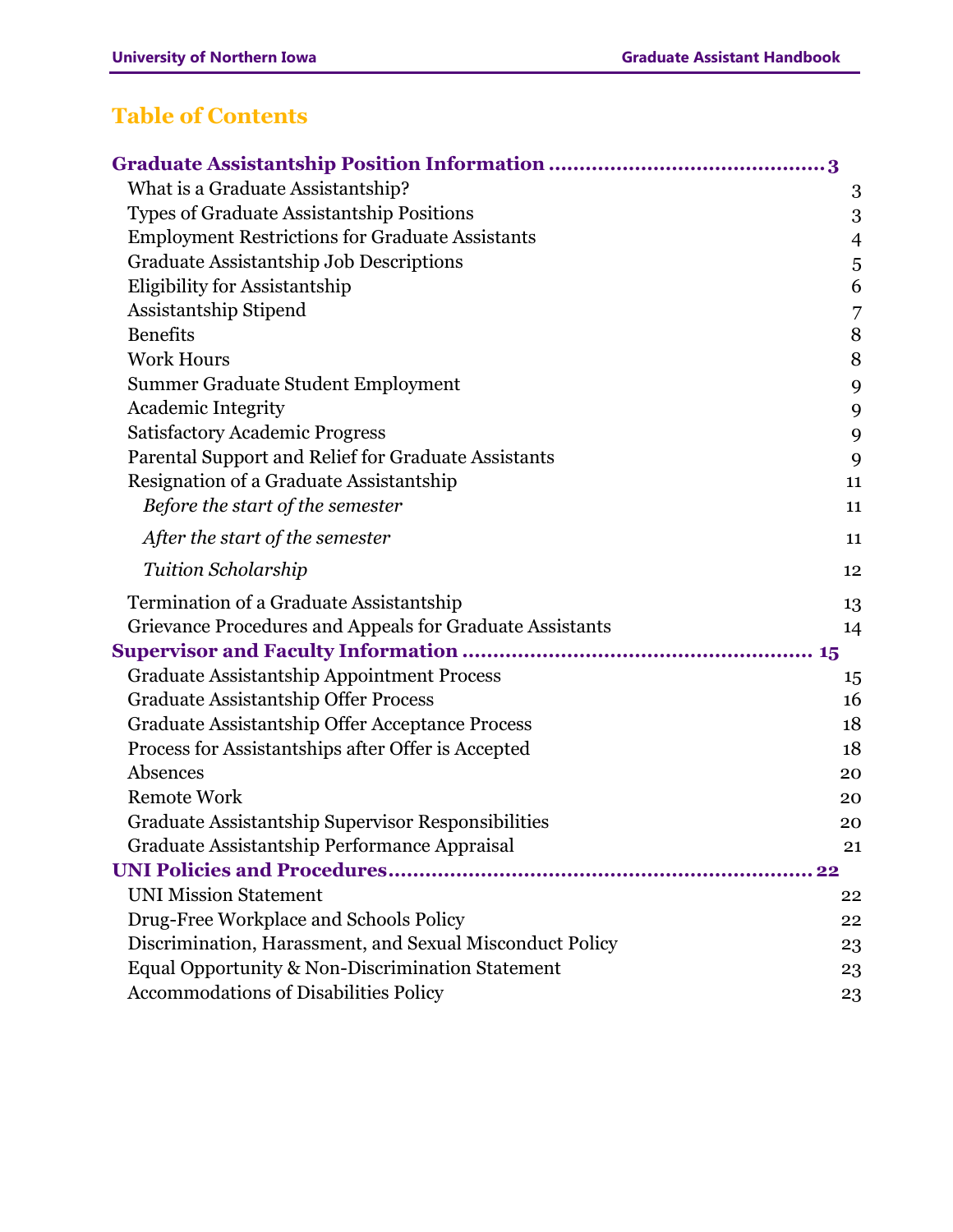## <span id="page-2-1"></span><span id="page-2-0"></span>**Graduate Assistantship Position Information What is a Graduate Assistantship?**

Graduate Assistantship (GA) positions are on-campus positions that meet the guidelines approved by the Graduate Council, and are offered on a half-time basis (10 hours per week) or on a full-time basis (20 hours per week). A monetary stipend, rather than academic credit, is provided for work or services performed as part of the assigned duties for a Graduate Assistantship.

Graduate Assistantships are available to qualified full-time students who are working toward a graduate degree at the University of Northern Iowa and who are in residence during the time of their appointment. Graduate Assistantships are essential to University graduate programs and their students and serve to:

- Recruit excellent students;
- Provide graduate students with part-time, paid work experiences that are complementary to their field of study in order to develop and apply their discipline knowledge and skills; and
- Assist UNI faculty and staff in assignments that support our campus and require advanced skills.

#### **[\[Back to Table of Contents\]](#page-1-0)**

#### <span id="page-2-2"></span>**Types of Graduate Assistantship Positions**

There are three categories of Graduate Assistantship positions and they are available in both academic departments and support service departments at UNI. In this handbook, the term Graduate Assistant (or GA) is used to refer to all positions. Regardless of the funding source, all policies and procedures pertaining to them are the same.

#### **1. Graduate Teaching Assistants (Academic Departments)**

Graduate teaching assistants at UNI will be carefully selected based on qualifications of their specific disciplines. Students should also be proficient in oral and written communication. Departments that assign Graduate Assistants the responsibility of teaching (either as primary instructor of record, or as assistants working with students under the guidance of a professor) are responsible for ensuring that the graduate teaching assistant has the necessary preparation for the task. This may require coursework in pedagogy or other experience as appropriate to the discipline. It may also include pre-service training or orientation regarding departmental policies and procedures. The graduate teaching assistant will be held to the same requirements on oral competence, which exists for faculty. The conditions under which a student may assume primary responsibility for an undergraduate course must include the following components: a)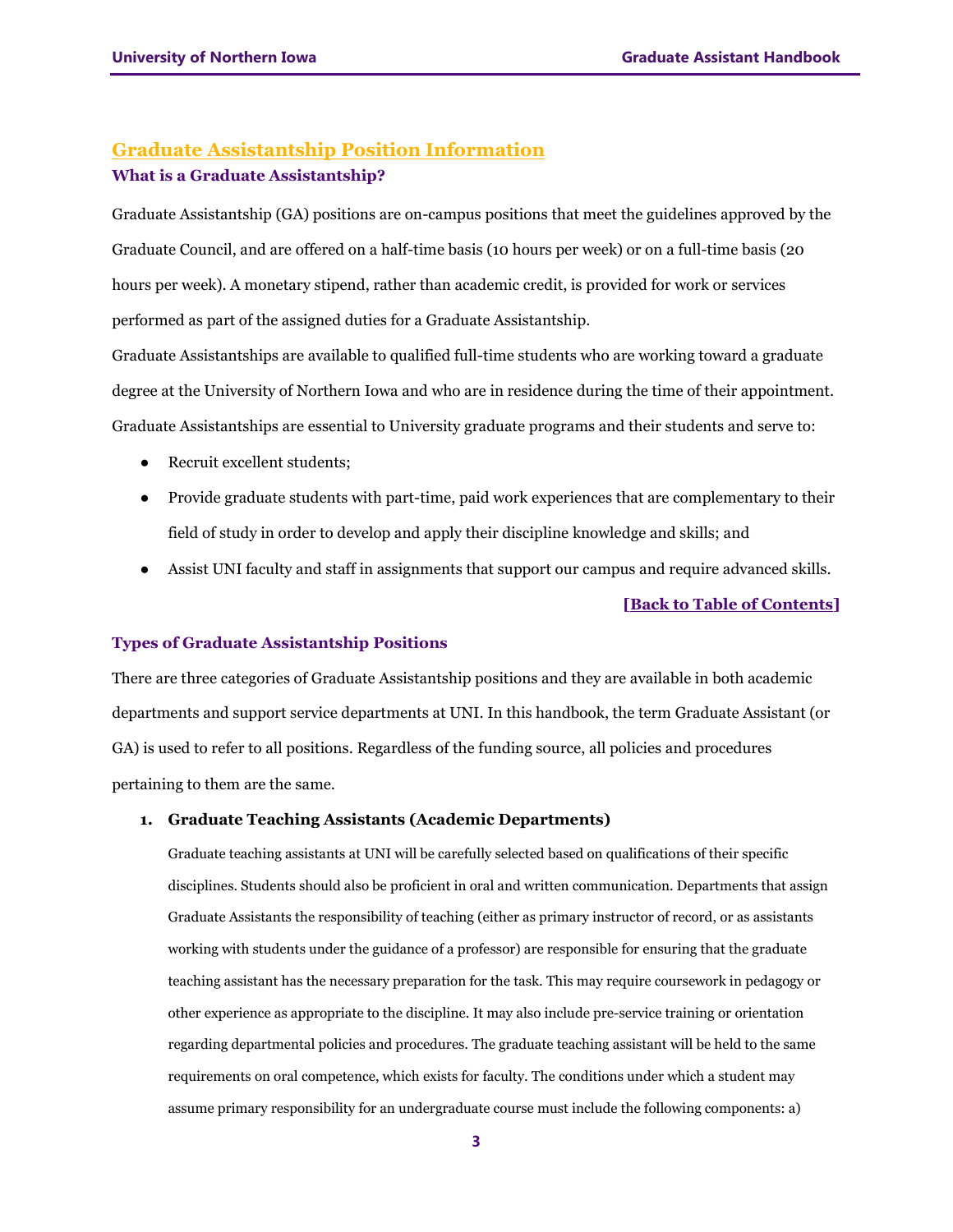proper training, b) supervision and instructional support, and c) teaching performance evaluation/course evaluation. (Taken from Policy on Teaching Assistant Evaluation and approved by the Graduate Council on April 12, 2018)

#### **2. Graduate Research Assistants (Academic Departments)**

Research Assistants are selected for excellence in scholarship and promise as researchers. They do research as a portion of their training under the direct supervision of regular faculty members or support the research initiatives of the institution.

#### **3. Graduate Service Assistants (Support Service Departments)**

Graduate Service Assistants assist in a service unit whose mission is closely related to the student's area of academic study and interest. They are responsible to a professional member of the service unit who supervises and trains the student in the service role.

#### **[\[Back to Table of Contents\]](#page-1-0)**

#### <span id="page-3-0"></span>**Employment Restrictions for Graduate Assistants**

- Graduate Assistants are not eligible for additional UNI employment as an adjunct, faculty, P&S, or merit employee.
- Full-time Graduate Assistantships are twenty (20) hours per week and half-time Graduate Assistantships are ten (10) hours per week for the entire semester.
- Graduate Assistantships are on-campus positions. Your supervisor may determine that some, not all, work can be completed remotely in the state of Iowa.
- Graduate students cannot work more than 20 hours per week of University employment in the combination of assistantship and hourly student employment.
- **International Students:** Federal Law mandates that international students who are employed by the University are strictly limited to working a maximum of 20 hours per week. There are no exceptions to this rule. See the University Student Employment Policy

[\(http://www.uni.edu/policies/319\)](http://www.uni.edu/policies/319). International Students are restricted by immigration regulations from working off-campus without proper authorization. Questions about employment/internships for international students should be directed to the immigrations advisor.

The following actions will be taken in response to violations of these employment restrictions: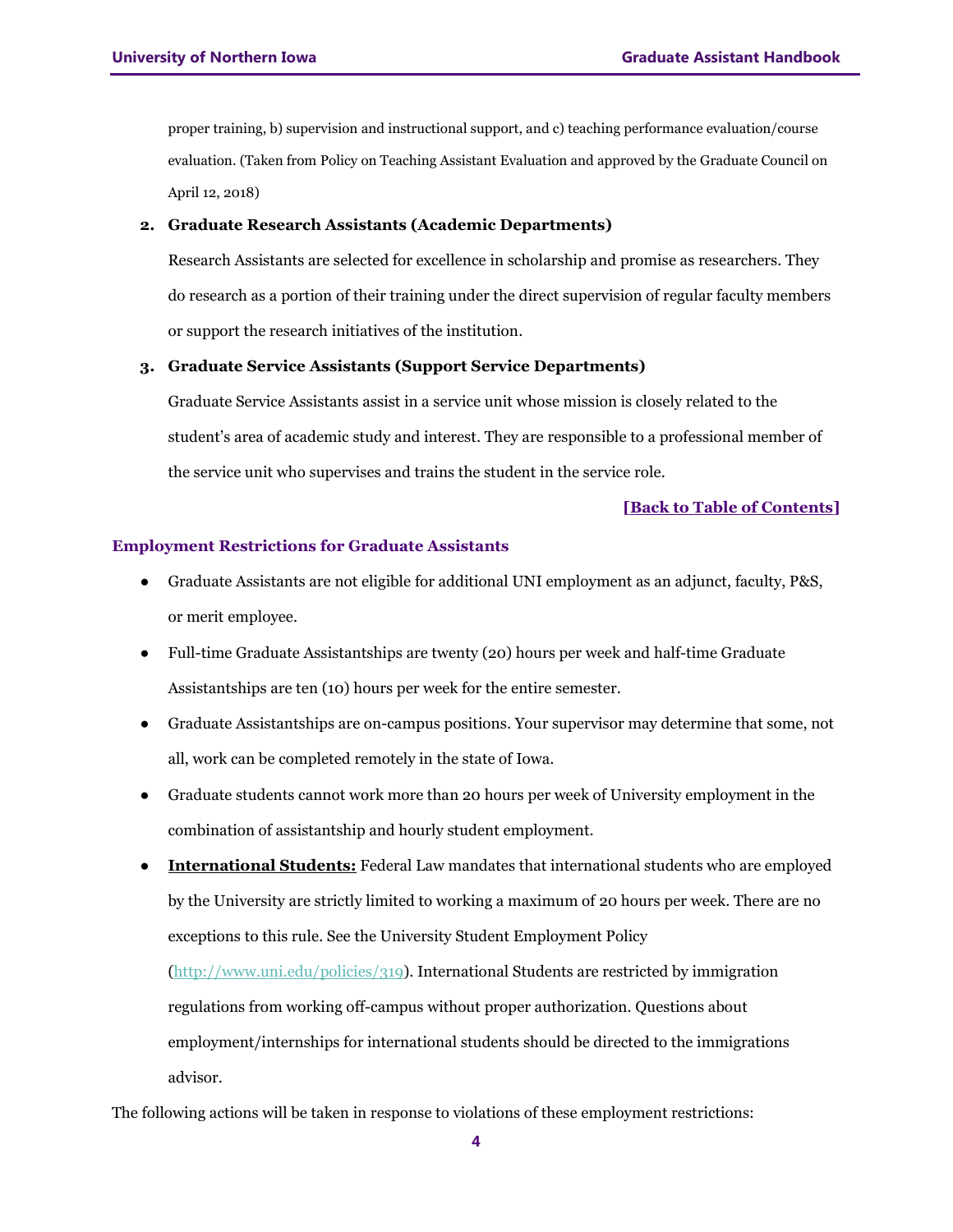- Payroll will monitor University employment hours and will inform the Graduate College (GC) of any violations.
- The Graduate College will communicate in writing to the student with direction that no further violation occurs. This communication will be carbon copied to the departmental employer.
- Students who violate the maximum hours after their initial violation notification could be terminated from their student employee hourly position.

#### <span id="page-4-0"></span>**Graduate Assistantship Job Descriptions**

Each Graduate Assistantship position must have a job description reviewed and approved by the Graduate College prior to its use. Each assistantship position must be posted to the Online Job Board (**[Handshake](https://uni.joinhandshake.com/login)**) and the departmental website before accepting applications. The Grad College will advertise and display all departmental GA Positions on the Graduate College's website [\(https://grad.uni.edu\)](https://grad.uni.edu/). The department must provide each student with their specific job description immediately upon starting the Graduate Assistantship position, if not earlier. A copy of the job description should be kept in the student's departmental personnel file.

Guidelines for Graduate Assistantship positions:

- Enhance students' graduate education through:
	- a. exposure to the professional activities and concerns of their discipline,
	- b. involvement in university activities related to their academic and professional interests,
	- c. opportunities to work closely with faculty and staff.
- Enhance our campus community through supporting:
	- a. undergraduate instruction, such as: teaching under careful supervision, providing teaching or research support for faculty, serving as laboratory assistants, and serving in other academically appropriate ways,
	- b. activities linked to scholarship, creative, and community-engagement,
	- c. additional activities such as promoting the University and its graduate programs with stakeholders.
- Have academic and professional value for students.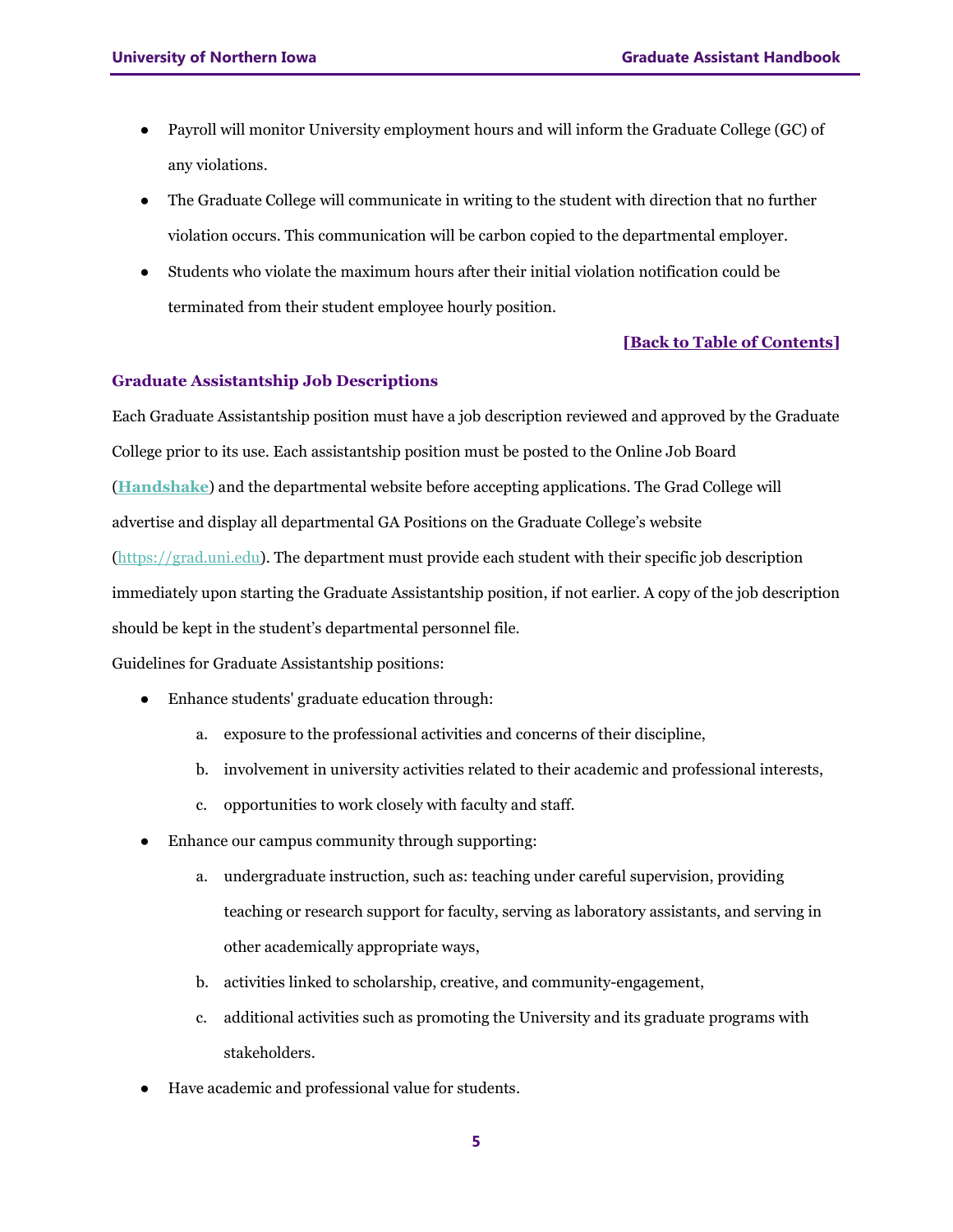#### <span id="page-5-0"></span>**Eligibility for Assistantship**

Assistantships at the University of Northern Iowa are granted to excellent students. Before an assistantship can be awarded all of the following must be met by the start of the semester:

- U.S. students must possess a bachelor's degree from a regionally accredited institution prior to the start of the assistantship appointment.
	- o International students must have graduated from an accredited undergraduate academic program.
- The student must have been admitted to graduate study at the University of Northern Iowa on a degree-track basis.
	- o Students who are admitted with provisions due to a low GPA are not eligible for a Graduate Assistantship.
	- $\circ$  Students who are admitted with provisions due to the English language requirement are not eligible for a Graduate Assistantship.
- A newly admitted graduate student must have at least a 3.00 grade point average for undergraduate or previous graduate work of at least 8 graded graduate-level credit hours.
	- o The student must maintain a minimum UNI cumulative GPA of 3.00 in order to be eligible for continued or further appointment.
- Applicants whose first language is not English must meet the TOEFL or IELTS score requirements.
- The student must be enrolled in at least 9 qualifying on-campus graduate-level credit hours for each semester during the award.
	- o The following CANNOT be used as part of the qualifying on-campus graduate level credit hours:
		- Workshops, off-campus courses, audit, courses taken as credit/no-credit (except courses required by accreditation institutions), undergraduate, CIEP, Guided Independent Study (GIS) and courses through Continuing Education and Special Programs.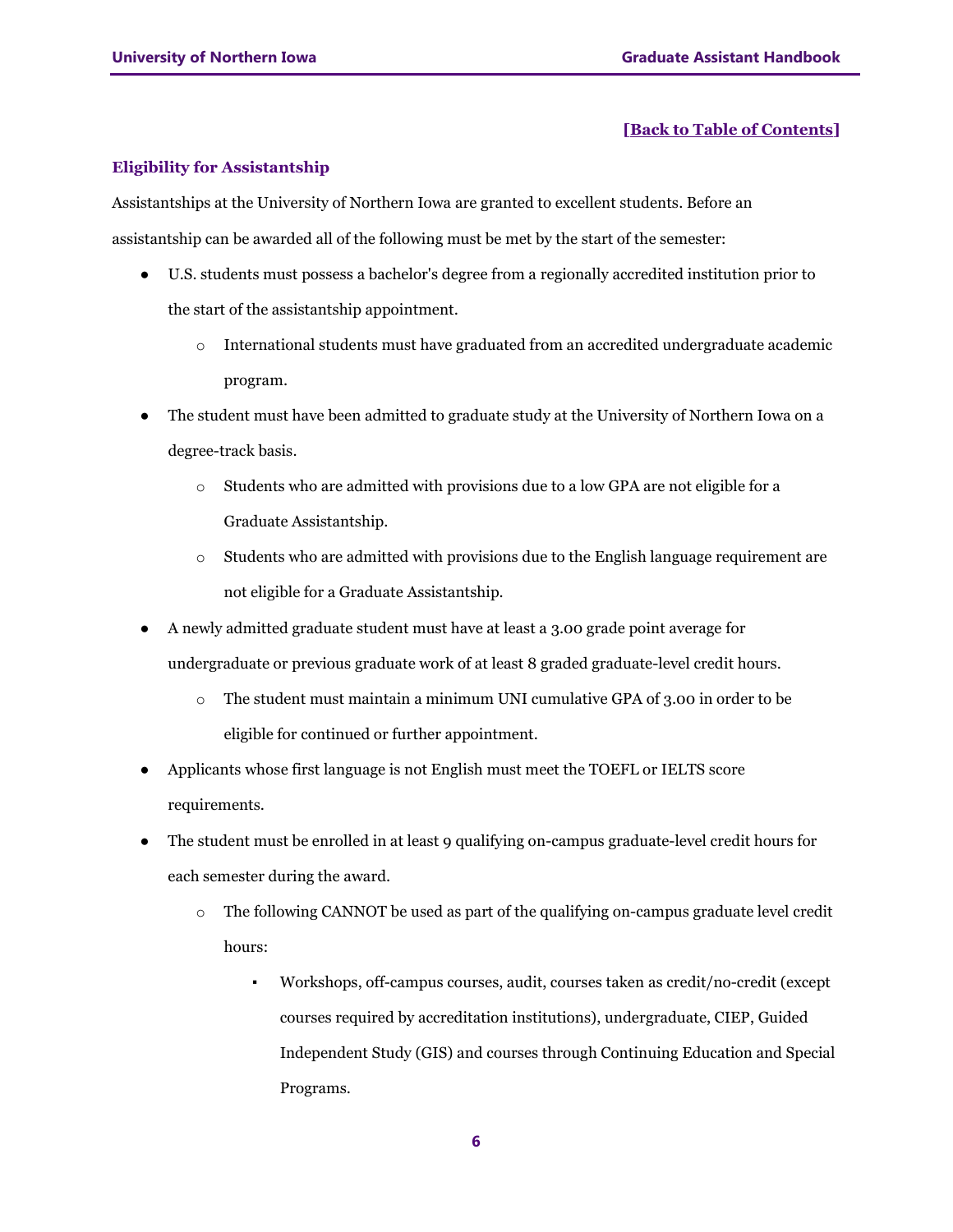- Repeated courses taken in a prior semester with financial support.
- $\circ$  Students in their final semester need a minimum of 3 qualifying credit hours of required coursework to complete their degree. It is expected that all courses applying to the degree meet the minimum hour requirements for program completion established by the Graduate College. A student request should be done for any of these courses that do not automatically plot to the degree. Courses taken for the completion of certificates must be complementary to the degree program.
- $\circ$  Students in their final semester need a minimum of 3 qualifying credit hours of required coursework to complete their degree. The remaining credit hours (6 or less) of coursework do not need to apply to the student's degree program. Students requiring only a few credits to graduate their last semester should consider the financial implications of the decision in taking additional courses.

#### <span id="page-6-0"></span>**Assistantship Stipend**

- Graduate Assistantship stipend amounts vary based on the graduate student's degree. The official GA offer letter sent to the student provides the stipend amount for their GA assignment. For the current year's stipend amounts contact the Graduate College.
- Salaries are based on 16 work weeks for the semester. Your stipend will be dispersed through payroll in 5 equal monthly installments on the last working day of each calendar month of your GA appointment (August-December for fall and January-May for spring). Assistantship salaries do not get applied to a student's U-bill. It is the student's responsibility to pay their U-bill.
- Maximum support:
	- $\circ$  Master/Specialist students are allowed a maximum of four (4) semesters of support per degree. Master students who enroll in a Specialist degree or second Master's degree can receive an additional four (4) semesters of support as long as the first degree is completed. If a student is declared in two Master's degrees, simultaneously, then progress needs to be made in both majors in order to receive the additional four (4) semesters of support.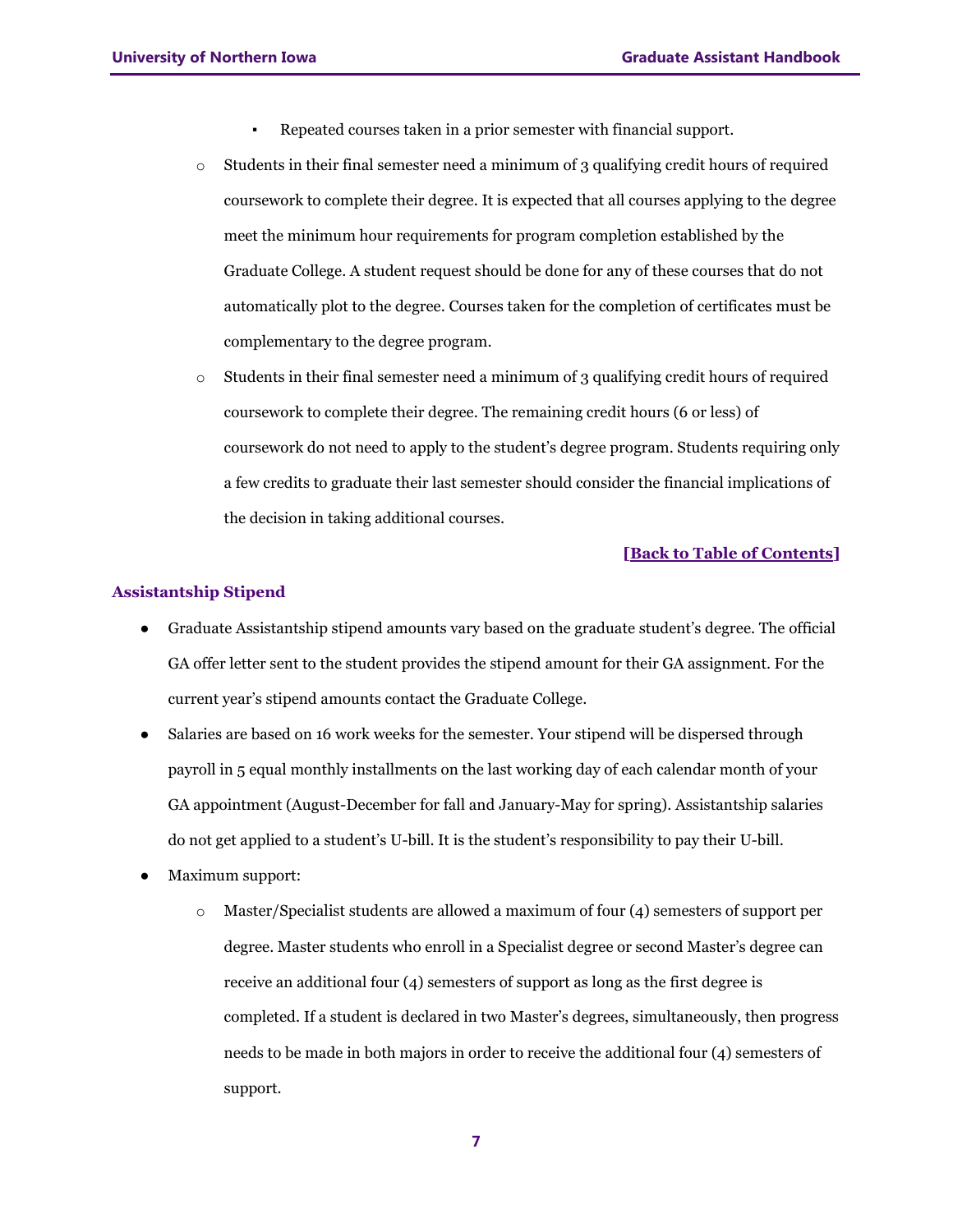- o Graduate Assistantship support or Graduate College tuition scholarship support counts as a semester of support, even if only one of these is awarded.
- $\circ$  Students who must resign their Graduate Assistantship before the end of the eighth week of classes due to a documented FMLA-type circumstance will not be counted as receiving a semester of support. See the section on resignation for more information.

#### <span id="page-7-0"></span>**Benefits**

Graduate Assistants must work the entire semester in order to qualify for benefits. All Graduate Assistants, with at least a half-time appointment for an entire semester, receive the following benefits:

- Can purchase an "A" parking permit ("A" permit rates will apply).
- Graduate Assistants are covered by Worker's Compensation.
- Non-Resident students receive tuition billed at resident rates.
- Non-Resident spouse (partner) receives tuition billed at resident rates (must be requested on the assistantship application form).

**Important:** Graduate Assistants are NOT eligible for University-sponsored insurance benefits, sick or vacation days. For information on how to purchase health insurance students should contact the Student Health Clinic (https://health.uni.edu/).

#### **[\[Back to Table of Contents\]](#page-1-0)**

#### <span id="page-7-1"></span>**Work Hours**

- Graduate Assistants with a half-time assistantship should work ten hours per week and those with a full-time assistantship should work twenty hours per week.
- Graduate Assistants:
	- o Do not submit time cards. It is incumbent on the student and supervisor to track hours worked.
	- $\circ$  Will typically work from the first week of classes through final exam week (exact dates are specified in the offer letter). Students may have a late start for a variety of reasons or resign from their position and the stipend will be prorated as needed.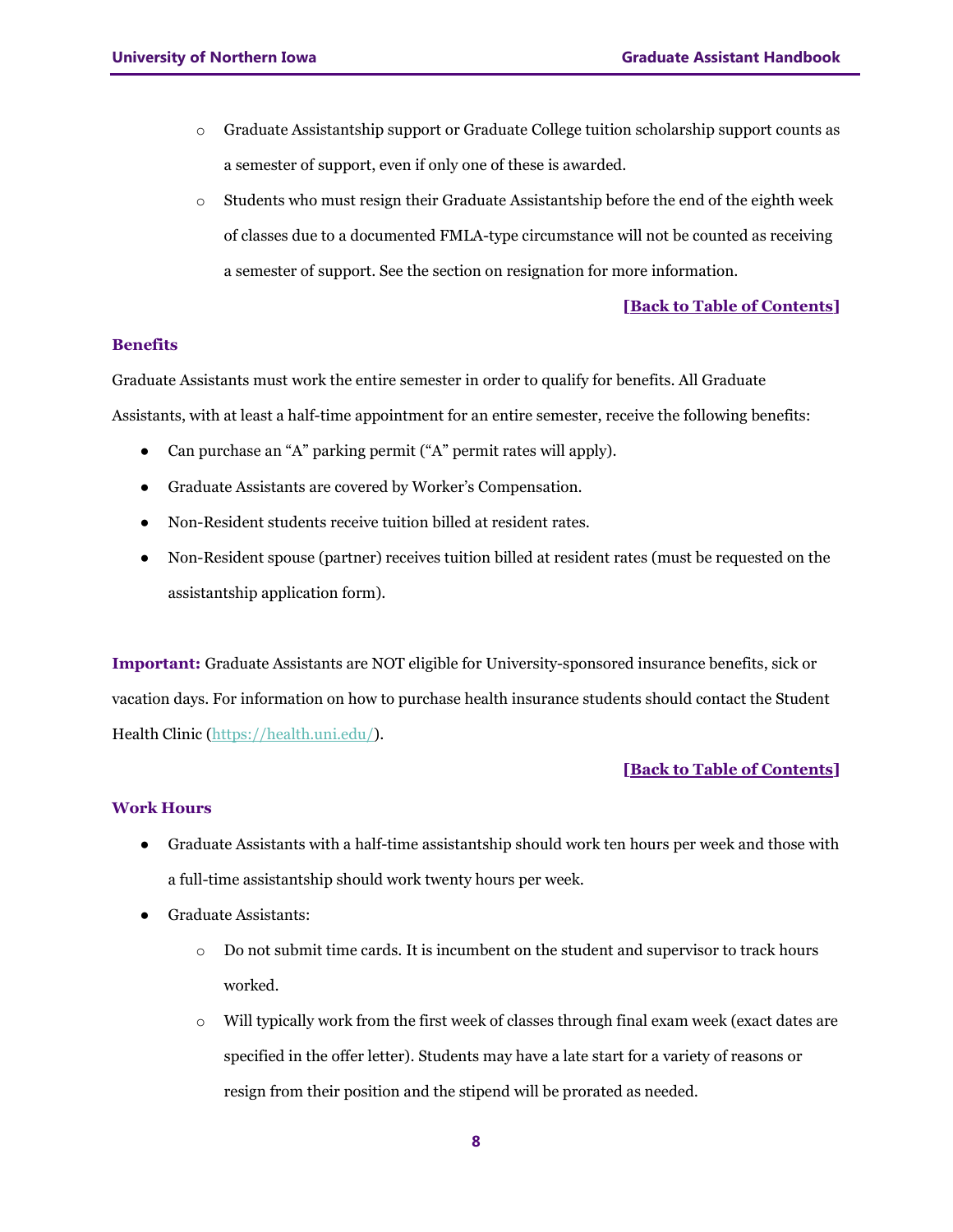- o Do not work Thanksgiving week (fall semester), nor spring break week (spring semester).
- o Do not work over the winter break.
- o GAs do not receive sick or vacation days.
- Illnesses or unanticipated extenuating circumstances may prevent students from performing assistantship duties. If this is a short-term situation, the GA may work with their supervisor and not have a reduction in pay. If this is a long term or habitual situation or the GA is not in communication with their supervisor, a different procedure for withdrawal will occur. The supervisor must contact the Graduate College in these situations. On average, the graduate student should work 10 (half-time) or 20 (full-time) hours per week.

#### <span id="page-8-0"></span>**Summer Graduate Student Employment**

The Graduate College does not provide nor supports GA appointments during the summer term. Graduate Students who work on a Summer Assignment, will be hired as a Student Employment position.

#### **[\[Back to Table of Contents\]](#page-1-0)**

#### <span id="page-8-1"></span>**Academic Integrity**

Whether working in a laboratory, classroom, office, or other setting, Graduate Assistants must maintain standards of academic honesty and integrity and report any violations of these to their supervisor. It is the responsibility of the GA to follow departmental, college, and university policies.

#### **[\[Back to Table of Contents\]](#page-1-0)**

#### <span id="page-8-2"></span>**Satisfactory Academic Progress**

If a Graduate Assistant's UNI cumulative GPA goes below 3.00, their assistantship will be discontinued. If their UNI cumulative GPA returns to 3.00 or higher the student would qualify for an assistantship offer and follow the application process for the position.

#### **[\[Back to Table of Contents\]](#page-1-0)**

#### <span id="page-8-3"></span>**Parental Support and Relief for Graduate Assistants**

(Approved by Graduate Council 2/27/14)

Graduate Assistants who wish to suspend their academic responsibilities because of pregnancy, the birth or adoption of a child may request parental support or relief during the semester in which the pregnancy,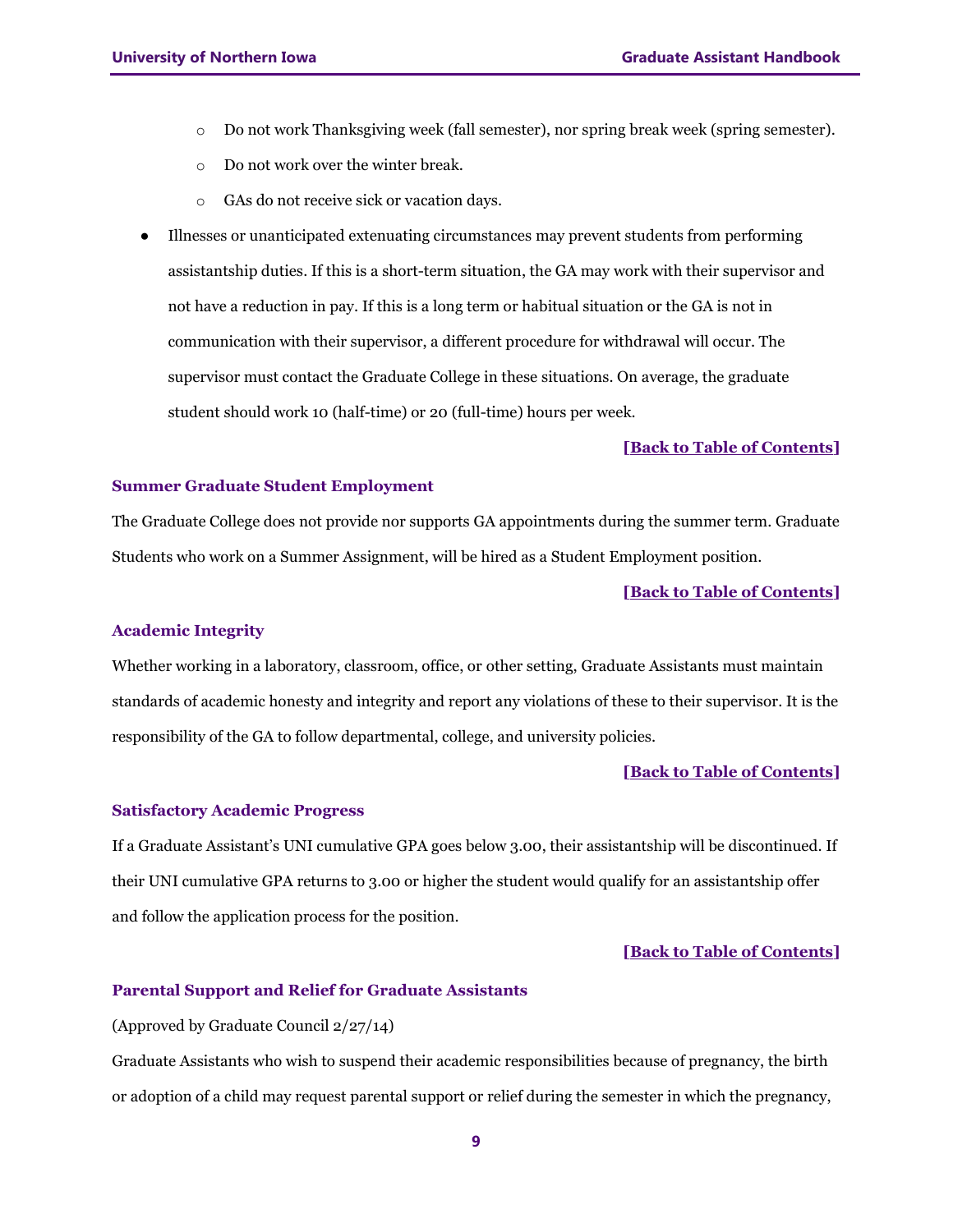birth or adoption occurs. This policy applies to graduate students who are current Graduate Assistants and who are/will be related to the child as mother or father, including domestic partners. If both parents are Graduate Assistants, this policy applies to both. This policy is not mandatory – if the Graduate Assistant chooses not to suspend academic responsibilities during the semester of the pregnancy, birth or adoption of a child, no action is warranted.

Summary of Policy

- 1. The Graduate Assistant must be currently enrolled in an academic program, and in good academic standing.
- 2. The Graduate Assistant shall provide the employer with written notice not less than thirty days prior to the date of the requested leave, if practicable. In the case of unforeseen/emergency circumstances only, to the extent reasonably possible the Graduate Assistant must give a verbal notice to the employer at least twenty-four hours prior to taking leave.
- 3. The GA must provide medical or legal documentation of the birth or adoption to the supervisor.
- 4. Prior to taking the leave, to the extent reasonably possible, the Graduate Assistant must make all arrangements with course instructors regarding making up coursework during the time of the leave.
- 5. Students who take a leave from their assistantship due to Parental Support leave will have their stipend prorated based on the duration of their leave.
- 6. Students who must resign their Graduate Assistantship before the end of the eighth week of classes due to Parental Support leave will not be counted as receiving a semester of support for the purposes of determining the number of semesters of support.
- 7. If a student is receiving a tuition scholarship, the scholarship will be retained by the student, who will complete all course requirements as determined in item #4 above. If the student withdraws from courses, the student may be required to repay the scholarship amount, as described in current Graduate Assistantship policies.
- 8. The graduate student who remains enrolled shall retain full access to UNI library services, computing services including email and MyUniverse, health center, sports and performing arts activities, and on-campus housing during the semester of leave, provided the necessary financial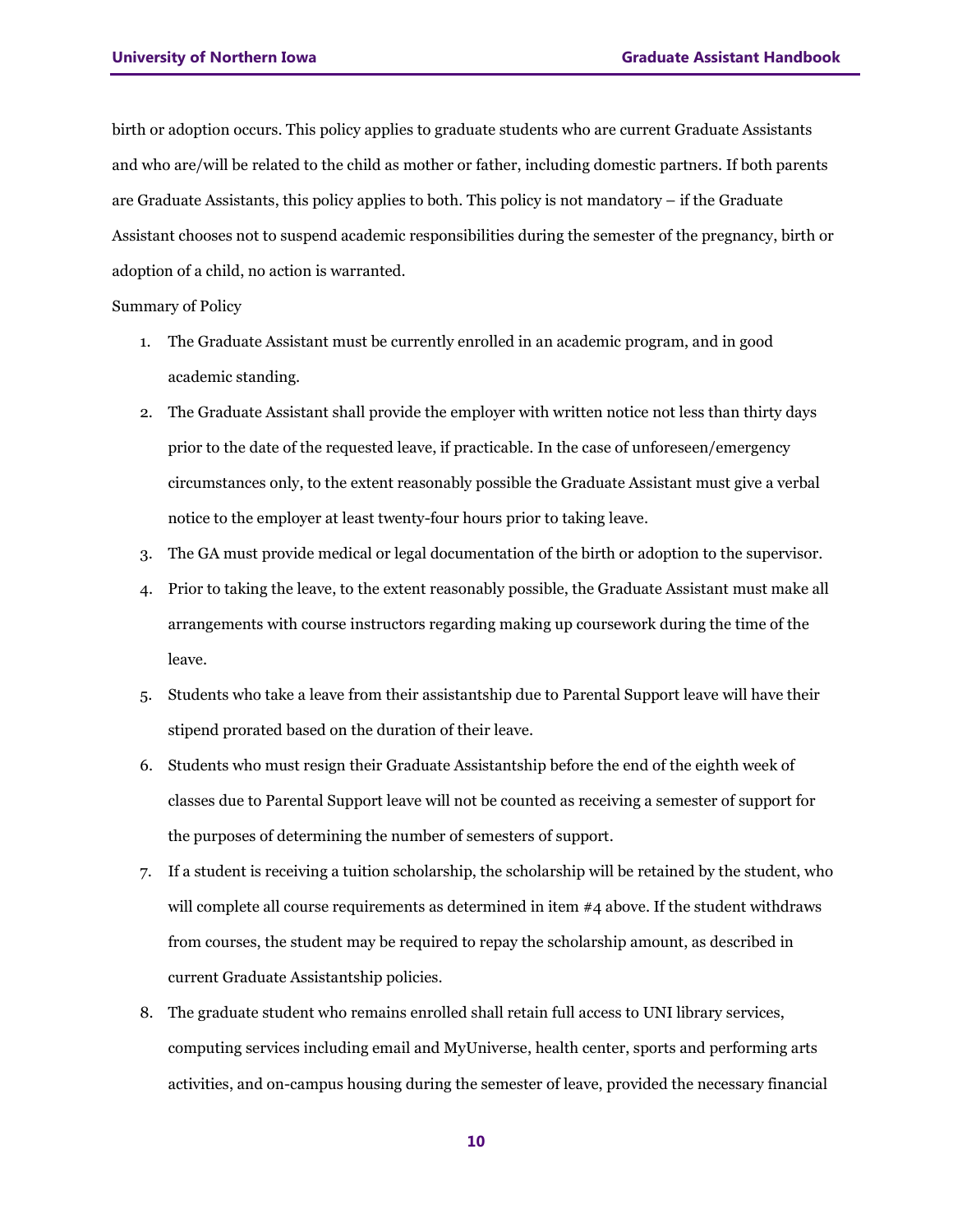obligations are satisfied. If the student withdraws from all courses, the student will lose access to some of these services.

9. Students may request one extension for a total of up 24 months during their studies, but time limits may be extended for active military service or other extenuating circumstances, at the recommendation of the program and the approval of the Dean of the Graduate College or designee.

#### Special Considerations

- All graduate students are responsible for determining the implications for eligibility of student loans and loan deferment privileges.
- All GAs are responsible for discussing with their research advisor how a leave would affect timesensitive research projects and reporting, and the feasibility of resuming the same research project on return from leave. A graduate student may not necessarily be able to resume the same research project after a leave, but will have the opportunity to engage in similar research projects on return.
- International graduate students are responsible for determining the implications of a leave for fulfilling visa requirements.

#### **[\[Back to Table of Contents\]](#page-1-0)**

#### <span id="page-10-0"></span>**Resignation of a Graduate Assistantship**

#### <span id="page-10-1"></span>*Before the start of the semester*

To decline an assistantship before the start of a semester the student should find their original offer letter received via email from the Graduate College. Use the link within the offer letter to access the electronic system. The student should click on "decline" for the semester(s) they want to decline.

#### <span id="page-10-2"></span>*After the start of the semester*

A graduate student may elect to resign their Graduate Assistantship. To resign an assistantship after a semester begins the student must send an email to the Graduate College [\(gradcollege@uni.edu\)](about:blank) and carbon copy their departmental secretary and supervisor. The email subject line should include their UID, name and indicate "resigning assistantship." The email body should state that they are resigning the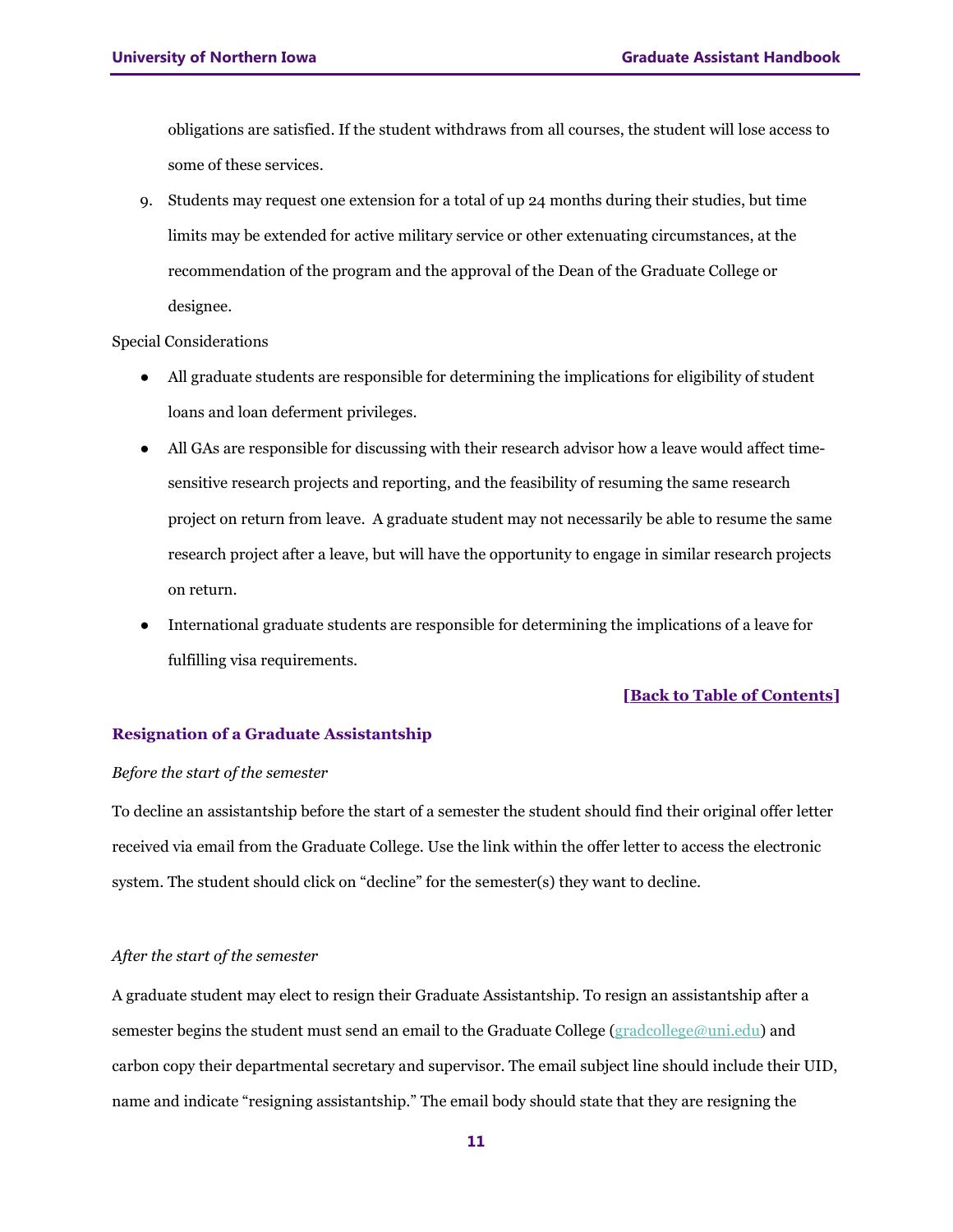position and provide the effective date and the hours worked (will work) the last week of their assistantship. The GA's stipend will terminate on the day the resignation is effective, or the last day worked if prior to resignation, and stipend will be prorated. Payroll will contact the student if any overpayment has been made to the student to work out repayment of these funds.

**Important:** If the student is non-resident and resigns from their Graduate Assistantship early they might be charged tuition at the non-resident rate at the discretion of the Dean of the Graduate College.

#### <span id="page-11-0"></span>*Tuition Scholarship*

If a student has a full-time load in the program of study and maintains a 3.00 grade average or higher, the student may retain their Graduate Tuition Scholarship, if applicable, even if the student elects to resign a Graduate Assistantship. Full-time students in good academic standing cannot be forced to resign their Tuition Scholarship under most circumstances, even if their Graduate Assistantship is terminated because of their failure to perform the work assignments required of their assistantship. However, Tuition Scholarships awarded under an externally funded grant may be terminated as well, if required under the terms of the grant.

**Important:** If a Graduate Assistant with a scholarship resigns from the GA because of dropping all the classes or dropping below a full-time load, the scholarship might be revoked and the student might be required to pay the tuition charges for that semester at the discretion of the Dean of the Graduate College. This charge will follow the  $T$ uition  $\&$  Fees Refund policy, the percentages of tuition and fees removed are:

Week 1 – Remove 90% of scholarship Week 2 – Remove 75% Week 3 – Remove 50% Week 4 – Remove 25% Week 5 and beyond – The student gets to keep the entire scholarship. No tuition is refunded

either.

**[\[Back to Table of Contents\]](#page-1-0)**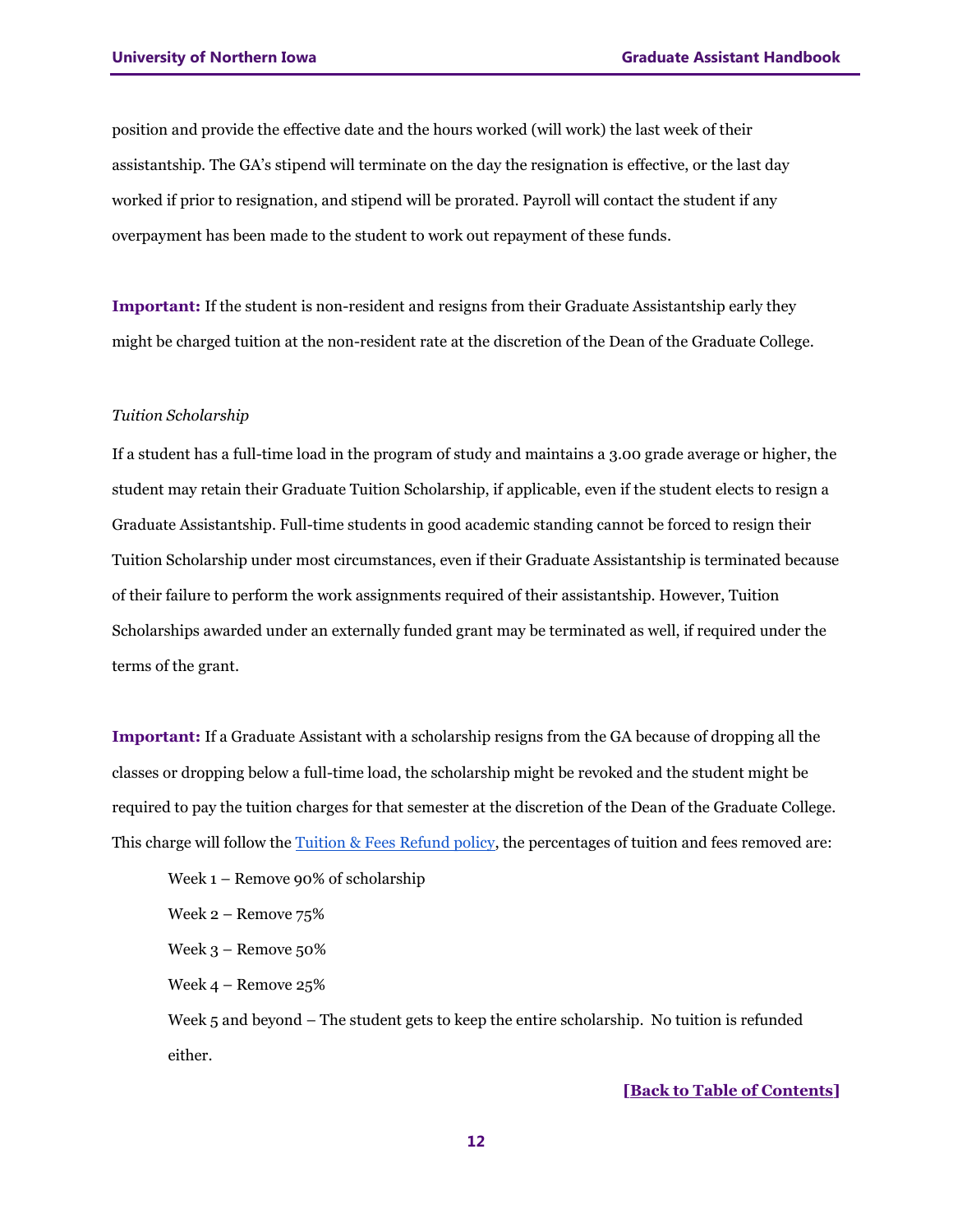#### <span id="page-12-0"></span>**Termination of a Graduate Assistantship**

A Graduate Assistantship appointment may be terminated for cause, including, but not limited to:

- 1. Failure to be enrolled in the minimum qualifying hours each semester.
- 2. Failure to maintain academic standing (UNI cumulative GPA 3.0 or above).
- 3. Neglect of duties or incompetence.
- 4. Constant refusal to follow supervisor's advice/counsel.
- 5. Failure to comply with assistantship obligations as set forth by department/program rules/sponsored research agreements.
- 6. Personal conduct that violates UNI student conduct code policy 3.02 (See: https://policies.uni.edu/302) state and federal law.
- 7. Suspension or dismissal of a graduate student from the University due to disciplinary reasons.

The Graduate Assistantship cannot be terminated due to neglect of duties, refusal to follow supervisor's advice, and failure to comply with obligations without appropriate procedures. Before a department recommends termination due to neglect of duties, refusal to follow supervisor's advice, and failure to comply with obligations, it must:

- a) notify the student and the Dean of the Graduate College of the specific nature of the problem or problems in writing, with documentation of non-performance or poor performance of duties,
- b) allow the student a reasonable opportunity to respond in writing,
- c) if possible, attempt an informal resolution through a performance improvement plan to avoid termination,
- d) and give the student written notification of the department's reasons for recommending termination if an informal resolution cannot be achieved.

After the above steps have been followed, the department shall forward its written recommendation, including the reasons leading to the recommendation, to the Graduate College for review and approval. The Graduate College and the department to which the graduate student is assigned have a joint responsibility to ensure that appropriate procedures are followed before the termination. A department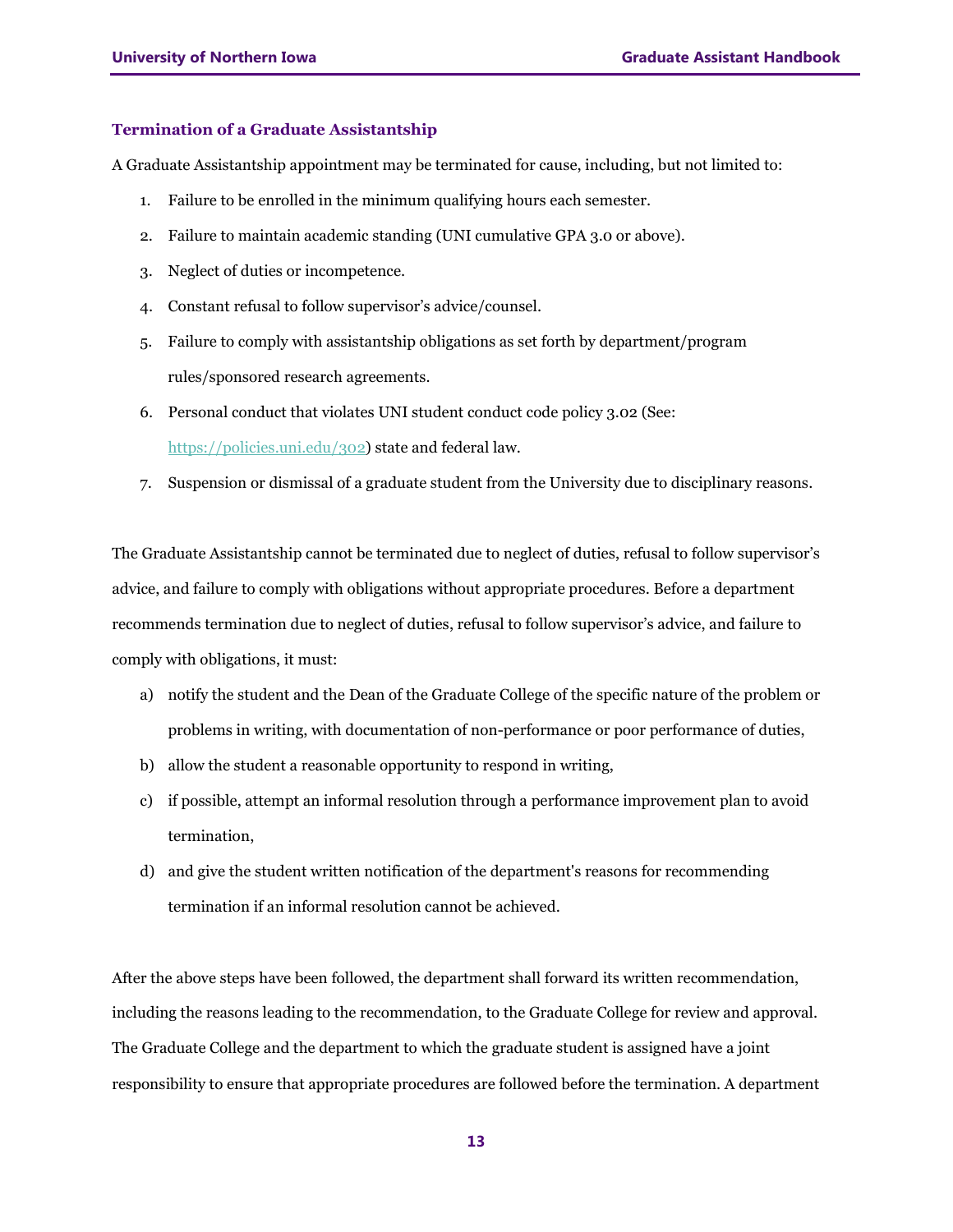cannot terminate an award without the review and approval of the Dean of the Graduate College, even if the funding is not provided by the Graduate College.

If a student elects to file a grievance under the Graduate Assistant Grievance Procedure, then the procedures therein take precedence over all of the above.

**Important:** If the student is a non-resident and is terminated from their Graduate Assistantship early they might be charged tuition at the non-resident rate at the discretion of the Dean of the Graduate College.

#### **[Back to Table of Contents]**

#### <span id="page-13-0"></span>**Grievance Procedures and Appeals for Graduate Assistants**

#### (Approved by Graduate Council 2/27/14)

When complaints or disagreements arise concerning a student's Graduate Assistant assignment, efforts should be made to resolve problems informally. However, if such efforts fail, Graduate Assistants have the option of filing a grievance. There are different types of grievances for different situations.

- 1. Students who hold, or have held, a Graduate Assistantship, and who have a complaint or disagreement concerning their Graduate Assistantship, may file a grievance according to the steps outlined in the Graduate Assistantship Grievance Procedure in Policy 12.05-Graduate Assistantship Grievance [http://www.uni.edu/policies/1205.](http://www.uni.edu/policies/1205) Such grievances are restricted to interpretation or application of established policies and procedures governing assistantships; the grievance procedure does not apply to tuition remission and stipend adjustments.
- 2. For academic grievances, GAs may use the procedure which is available to all students, Policy 12.01 [http://www.uni.edu/policies/1201.](http://www.uni.edu/policies/1201)
- 3. Appeals arising from suspension or dismissal for disciplinary reasons will be processed under the University's Student Conduct Code [http://www.uni.edu/policies/302.](http://www.uni.edu/policies/302)
- 4. Appeals from either party in a discrimination or harassment complaint will be processed according to the appeal procedures specified in the University's Discrimination and Harassment Policy [http://www.uni.edu/policies/1302.](http://www.uni.edu/policies/1302)

#### **[Back to Table of Contents]**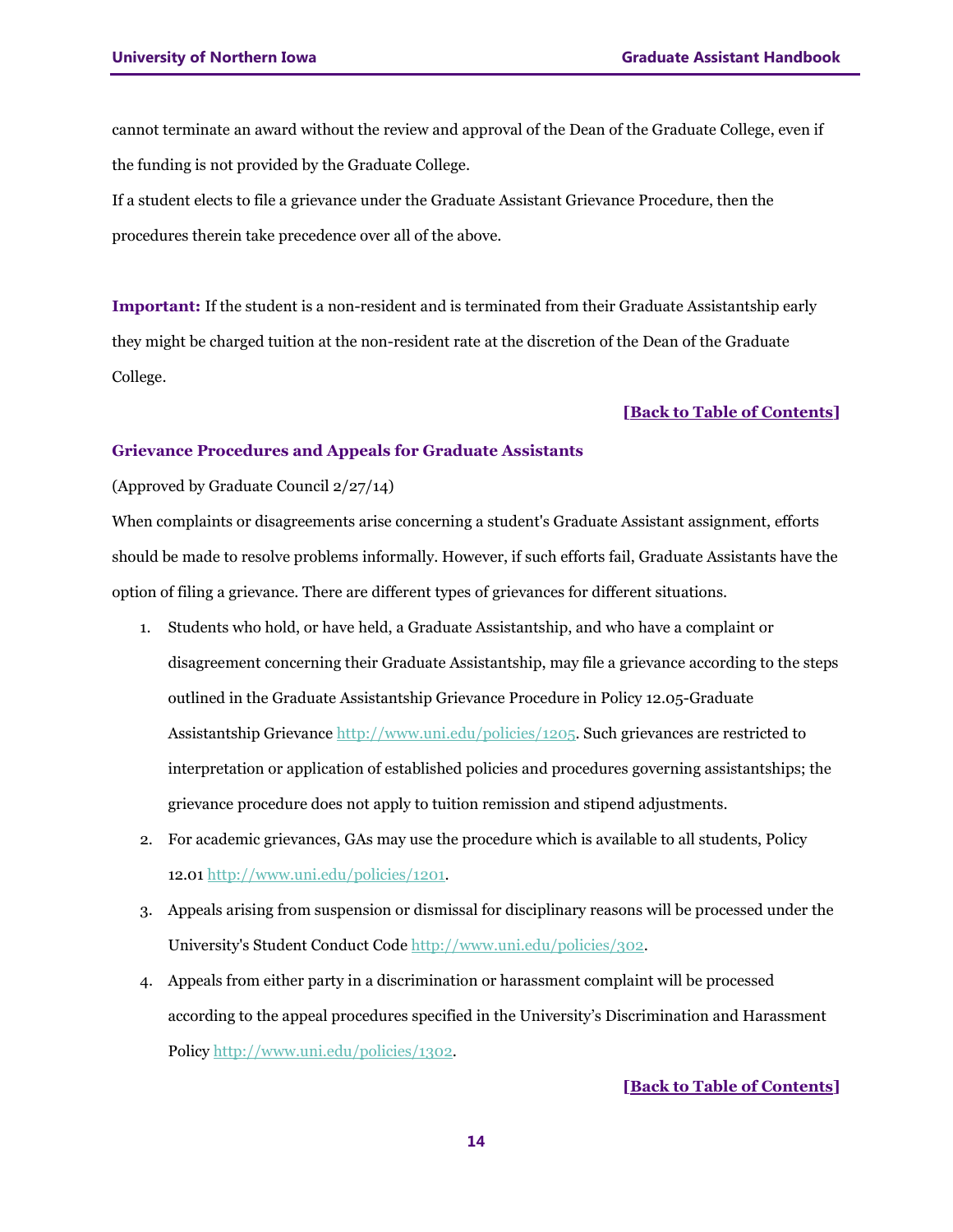# <span id="page-14-0"></span>**Supervisor and Faculty Information**

#### <span id="page-14-1"></span>**Graduate Assistantship Appointment Process**

Graduate Assistantships, regardless of funding source, are awarded by the Graduate College and are made under the Council of Graduate School guidelines. The Graduate College shares documentation regarding this process in greater detail in the Graduate College blackboard organization folder

(https://uni.blackboard.com/ultra/organizations/\_112662\_1/cl/outline). The general steps in the appointment process are:

- The Graduate College will notify each graduate program/department of the minimum number of Graduate Assistantships committed to the graduate program/department from Graduate College funds.
	- $\circ$  If the graduate program/department determines at any time they will not use any portion of the Graduate College allocations they should notify the Graduate College so that funding can be made available to other graduate programs/departments.
- Graduate Assistantship decisions reside in the graduate program/department.
	- o Graduate programs/departments review all Graduate Assistantship applications received. The department must consider all qualified students; however, continuing students who have performed well should have priority for continued support.
	- $\circ$  The graduate program/department will determine who will be offered an assistantship and at half-time or full-time status. The department will also determine if the offer is for fall semester or spring semester or both.
- By recommending a student to the Graduate College for a Graduate Assistantship, the department certifies that the student meets the qualifications stated in the preceding section.
- Departments should not offer these awards verbally, or in writing, to a student or tell a student that they have been recommended for an award. At most, departments can tell students that "Recommendations for financial support are sent to the Graduate College, which sends out official offers."

#### **[\[Back to Table of Contents\]](#page-1-0)**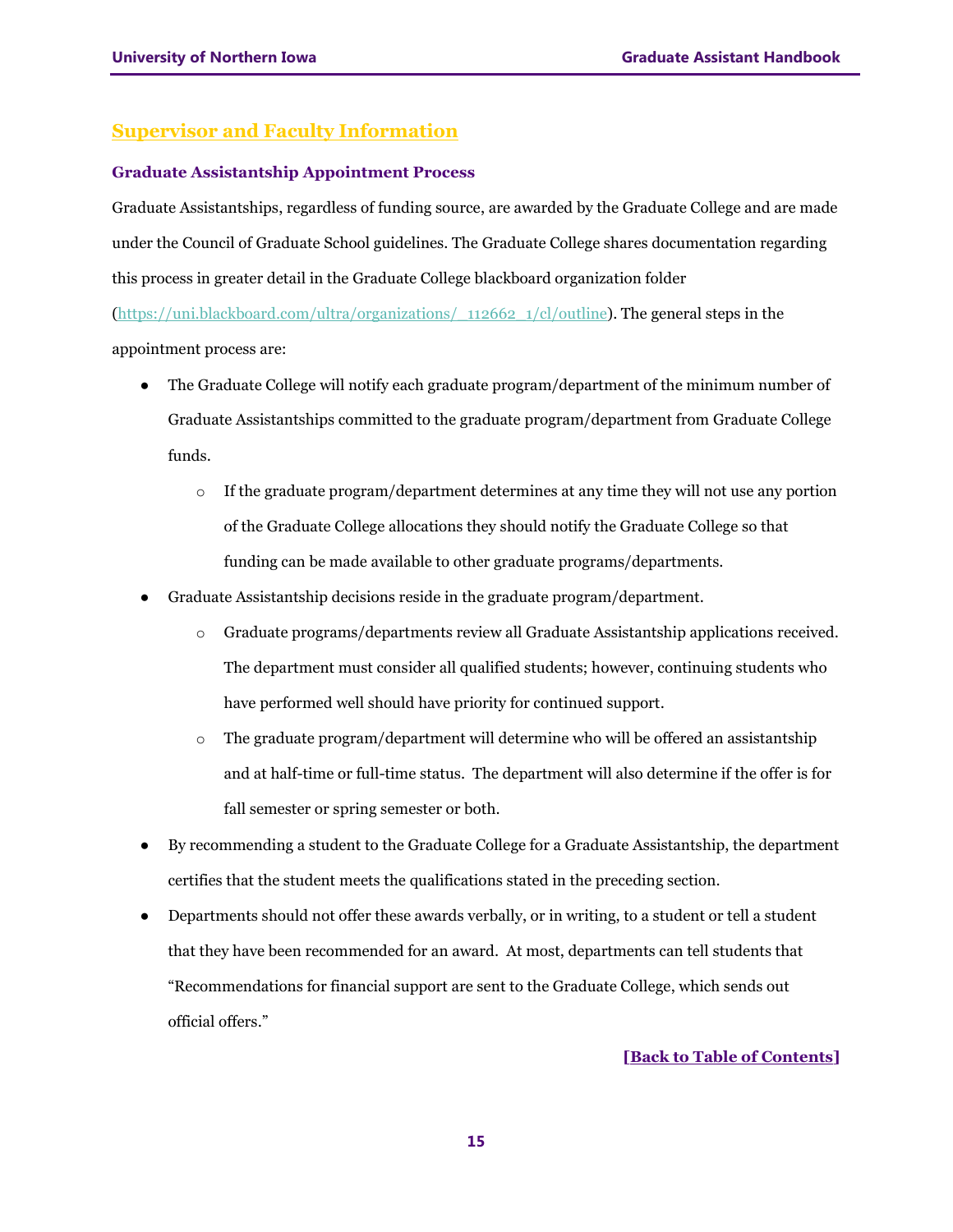#### <span id="page-15-0"></span>**Graduate Assistantship Offer Process**

The steps in the Graduate Assistantship offer process are as follows:

- The department will complete and submit an electronic offer in the EOFS system for each student. The offers follow a workflow approval process, requiring approval from the unit and the Graduate College. Funding from a Foundation account will include UNI Foundation in the approval process.
- Departments should be sure to track remaining funding and offer declined allocation to other students before the deadlines.
- All Graduate College allocations must be offered to qualifying students by early April. Any declined offers through a specified date in May can be offered to another qualified student (see our Blackboard organization site). Students should accept/decline their GA offer before the deadline stated in their offer.
- Unused allocations after the specified date in May will return back to the Graduate College.
- Any declined Extra allocations designated for a specific student automatically returns to the Graduate College. Departments cannot offer Extra allocation funds to another student.
- Specific dates for the offer process during an academic year will be provided and posted on the Blackboard sit[e https://uni.blackboard.com/ultra/organizations/\\_112662\\_1/cl/outline.](https://uni.blackboard.com/ultra/organizations/_112662_1/cl/outline)
- Departmentally funded assistantship offer forms are highly recommended to be submitted by April 1st, but will be accepted up until July 15th, since these funds do not come directly from the Graduate College. Special consideration should be given for offers funded by departments, grants, or foundations given to International Students since any delay would impact on their VISA paperwork.
- Once the Graduate College reviews the offer form, and determines the student meets initial eligibility requirements, a formal letter of offer for a Graduate Assistantship will come directly from the Dean of the Graduate College via email with a copy to departmental employees listed on the offer form.
- The University of Northern Iowa has supported a resolution by the Council of Graduate Schools that students are under no obligation to respond to offers of financial support prior to April 15;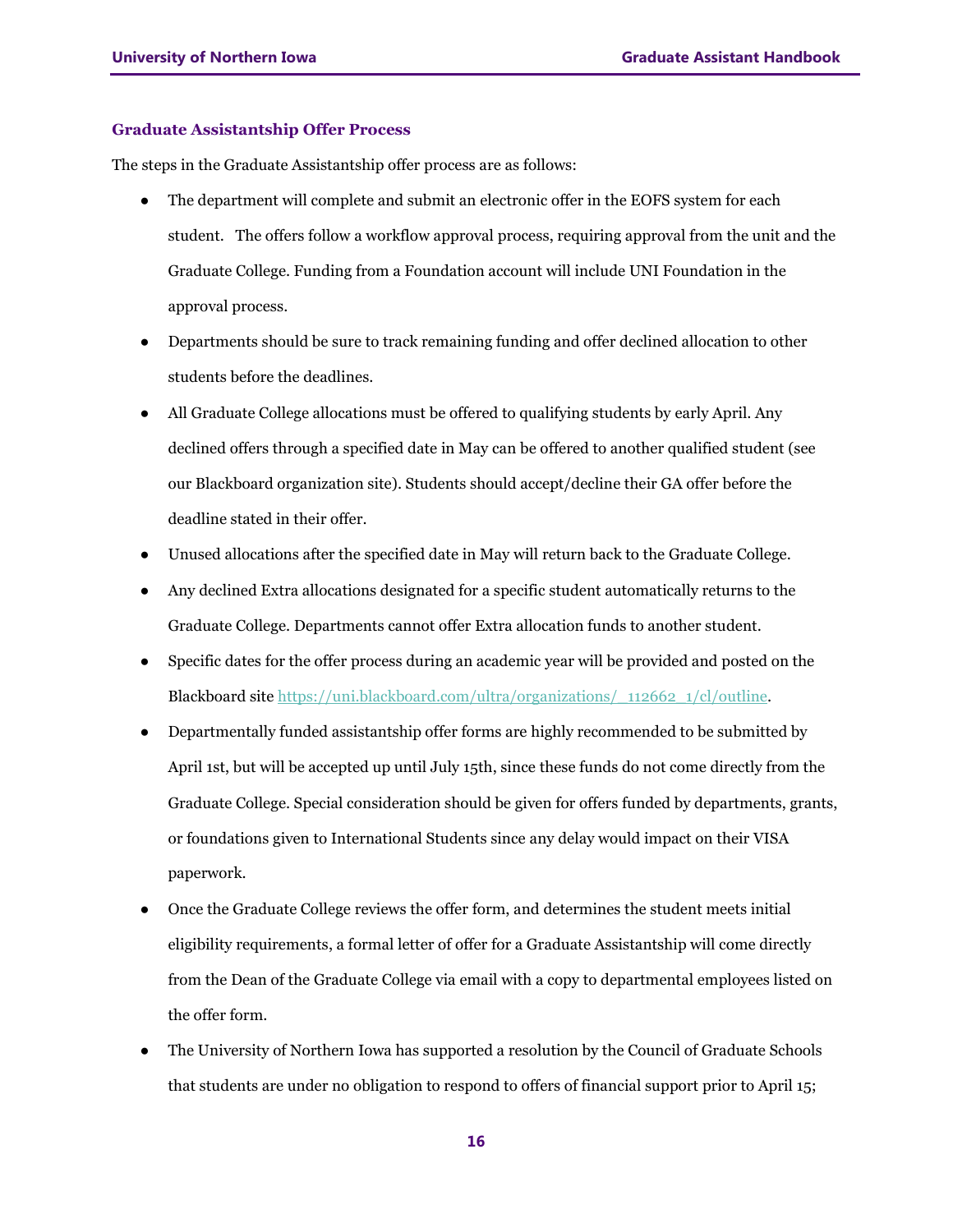earlier deadlines for acceptance of such offers violate the intent of this Resolution. In those instances in which a student accepts an offer before April 15, and subsequently desires to withdraw that acceptance, the student may submit in writing a resignation of the appointment at any time through April 15. However, an acceptance given or left in force after April 15 commits the student not to accept another offer without first obtaining a written release from the institution to which a commitment has been made. Similarly, an offer by an institution after April 15 is conditional on presentation by the student of the written release from any previously accepted offer. It is further agreed by the institutions and organizations subscribing to the Resolution that a copy of this Resolution or a link to the URL should accompany every scholarship, fellowship, traineeship, and assistantship offer.

- It is the responsibility of the department head or designee to notify students, in a timely fashion, who have not been recommended for an award.
- If a student declines the Graduate Assistantship offer the department can make an offer to another qualified student and an offer form should be initiated for the next selected individual. Any Graduate College funded offers declined after a specified date in May will automatically return to the Graduate College (see Blackboard for specific dates).
- International students may be offered assistantships but additional items need to be considered:
	- o Offers to International students should be made as soon as possible to allow time for the student to apply for documents necessary for attending UNI.
	- o International students should contact International Graduate Admissions (319-273-2281) during their admission process https://intladm.uni.edu/graduate-admissions.
	- $\circ$  If an international student will be on an assistantship that involves teaching or tutoring undergraduate students, the employing unit must verify that the assistant's command of the English language is sufficient to allow easy communication with undergraduate students in a classroom.

#### **[\[Back to Table of Contents\]](#page-1-0)**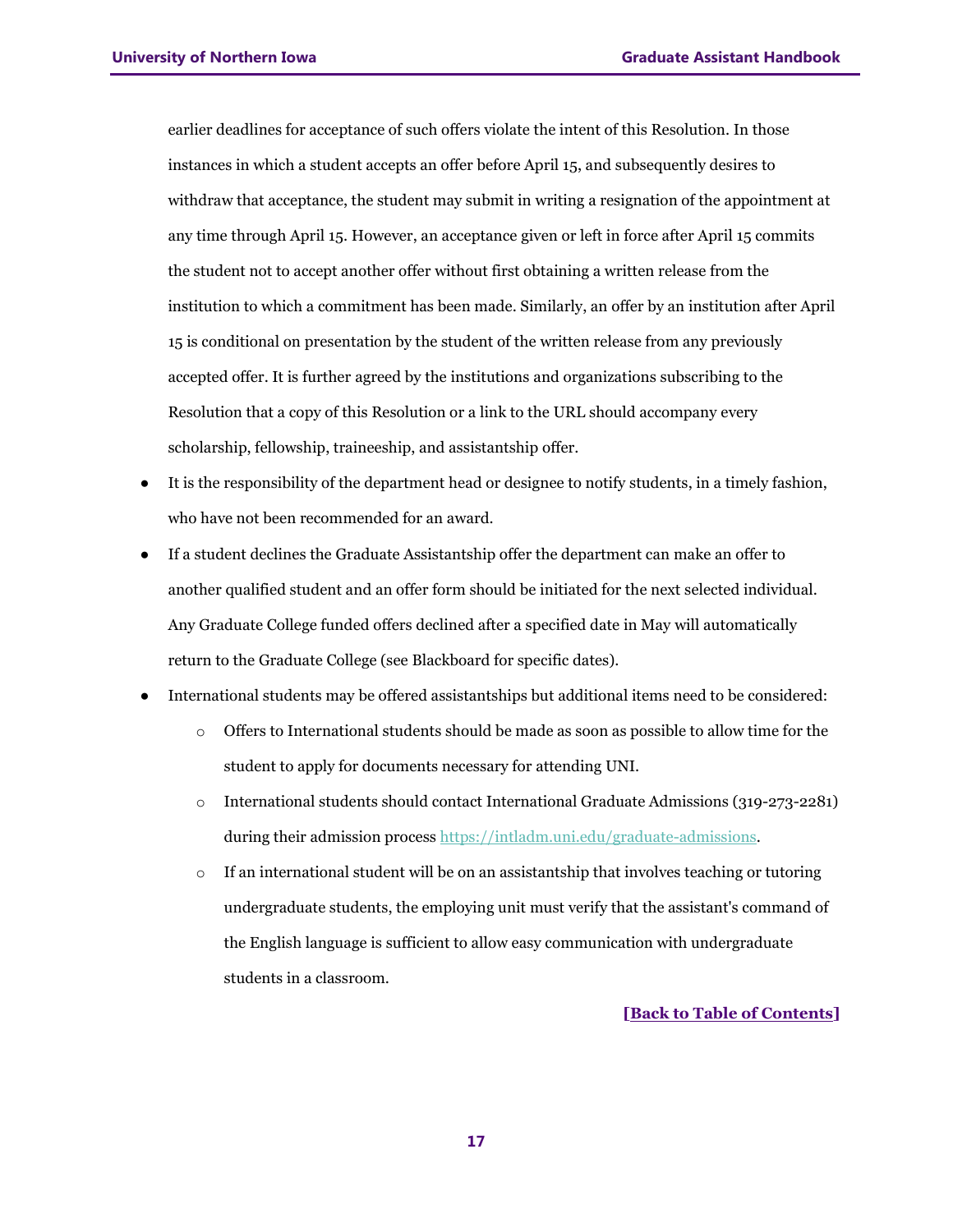#### <span id="page-17-0"></span>**Graduate Assistantship Offer Acceptance Process**

The steps for students to accept or decline their offer(s) are as follows:

- Students must use the electronic link within their offer letter to accept or decline the Graduate Assistantship offer by the due date listed in the offer letter. When the offer is accepted or declined, an automatic email will be sent to the Graduate College and those listed on the offer form.
- If a student accepts an offer and later wants to decline, before the start of the semester, the student must go to the original offer letter and click on the link provided and then select decline.
- If a student accepts an offer and later wants to decline, after the start of the semester, then the student should follow directions in the Resignation of a Graduate Assistantship section of this handbook.

#### **[\[Back to Table of Contents\]](#page-1-0)**

#### <span id="page-17-1"></span>**Process for Assistantships after Offer is Accepted**

Fall semester PAFs can be initiated any time after a student has accepted their assistantship offer and meets the eligibility. Spring semester PAF's can be initiated starting the last week of October. The PAF should be submitted once the student meets the following requirements:

- Has an UNI cumulative GPA of 3.0 or higher. Must maintain a UNI cumulative GPA of 3.0 or higher for the entire semester. All grades must be posted in order for a GPA to be verified. Newly admitted graduate students must have at least a 3.00 grade point average for undergraduate or previous graduate work of at least 8 graded graduate-level credit hours.
- If students have a missing grade it is their responsibility to contact their instructor to make sure the grade gets posted timely. Students with a missing grade will not be able to start their assistantship until a grade is posted for that course and then their GPA will be verified.
- Students with a grade of "I" (Incomplete) will not be able to start their assistantship until a grade is posted for that course and then their GPA will be verified. Students with an incomplete grade who have extenuating circumstances can request an exception. Students should send their request to the Graduate College Dean via email and carbon copy to their advisor. The request needs to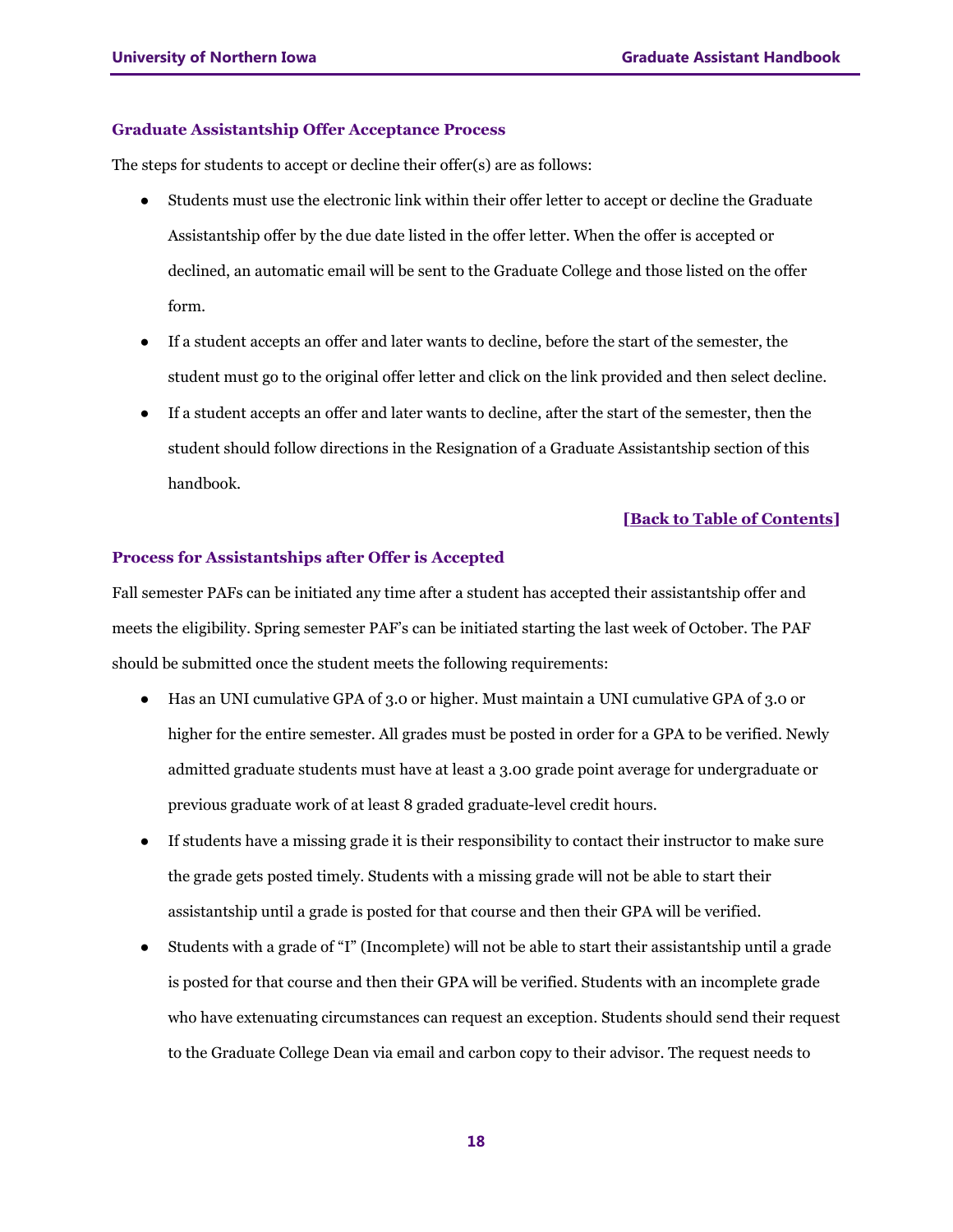include details of the extenuating circumstances as well as the timeline to make up the incomplete grade. The student will be contacted after a decision is made.

- Enrolled in at least 9 qualifying on-campus graduate-level credit hours for each semester during the award.
- The following cannot be used as part of the qualifying on-campus graduate level credit hours:
	- o Workshops, off-campus courses, audit, courses taken as credit/no-credit (except courses required by accreditation institutions), undergraduate, CIEP, Guided Independent Study (GIS) and courses through Continuing Education and Special Programs.
	- o Repeated courses taken in a prior semester with financial support.
- Students in their final semester need a minimum of 3 qualifying credit hours of required coursework to complete their degree. It is expected that all courses applying to the degree meet the minimum hour requirements for program completion established by the Graduate College. A student request, Substitution or Declaring courses should be done for any of these courses that do not automatically plot to the degree. Courses taken for the completion of certificates must be complementary to the degree program.
- Students in their final semester need a minimum of 3 qualifying credit hours of required coursework to complete their degree. The remaining credit hours (6 or less) of coursework do not need to apply to the student's degree program. Students requiring only a few credits to graduate their last semester should consider financial implications of the decision in taking additional courses.
- Has official transcripts on file in the Office of Admissions showing that bachelors (or any other required) degree has been conferred.
- Be regularly admitted without provisions to degree status in a graduate degree program. Students may be eligible for an assistantship when the provisions are not linked to the GPA or English language requirement
- Completed new hire paperwork in Human Resource Services.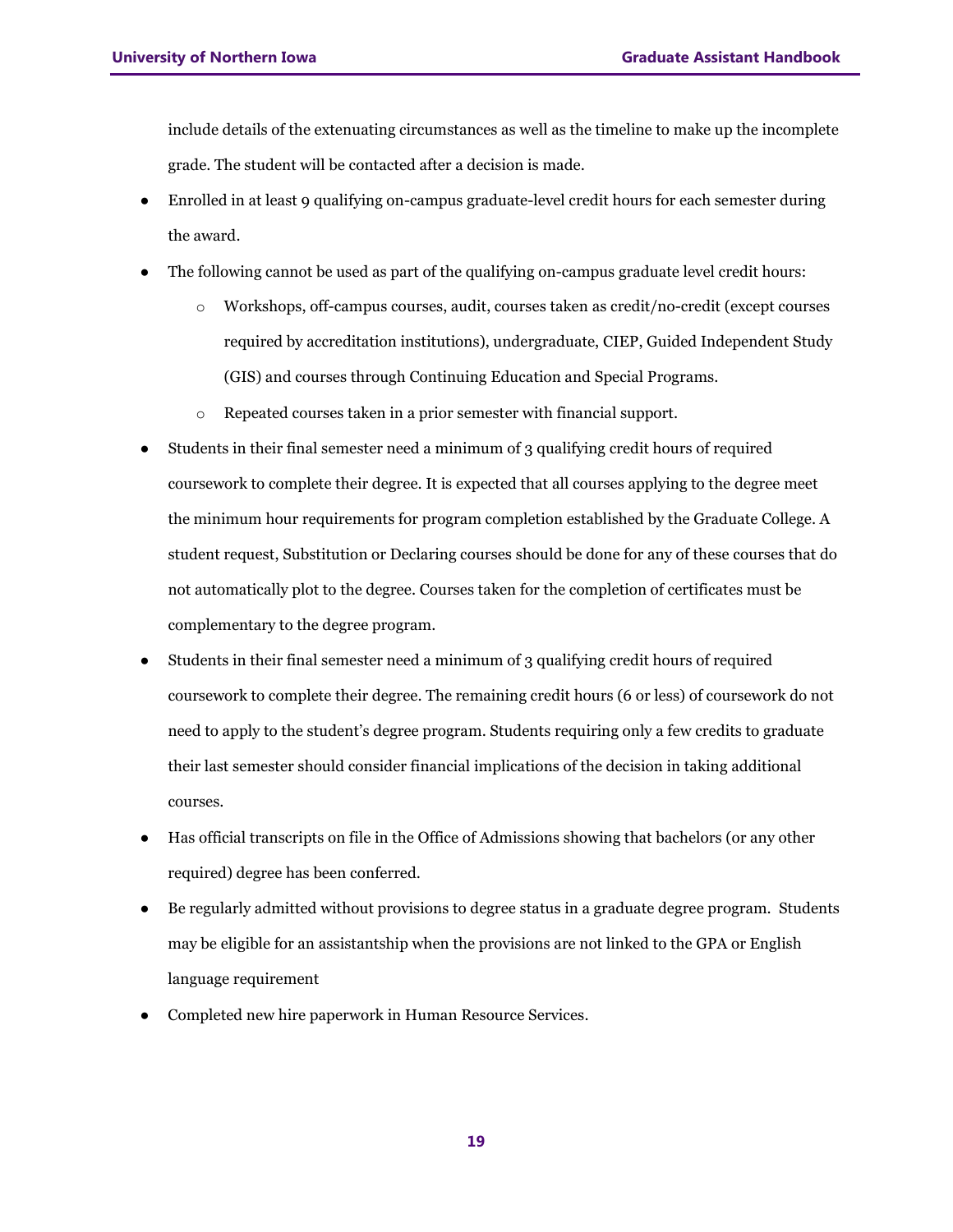**Important:** Students need to have all requirements met before mid-August in order to be guaranteed an August paycheck during fall and by the first week of January to be guaranteed they will receive a January paycheck during spring. Employment must not begin before the first day of classes of each semester. If new hire paperwork is not completed and not received within three days of the effective employment date, by Federal regulations, steps will be taken to terminate the GA appointment.

#### **[\[Back to Table of Contents\]](#page-1-0)**

#### <span id="page-19-0"></span>**Absences**

GAs are not awarded sick or vacation days. Illnesses or unanticipated extenuating circumstances may prevent a student from performing assistantship duties. If this is a short-term situation, GA may work with their supervisor and not have a reduction in pay. If this is a long term situation or habitual situation or the GA are not in communication with their supervisor, a different procedure for withdrawal will occur.

#### **[\[Back to Table of Contents\]](#page-1-0)**

#### <span id="page-19-1"></span>**Remote Work**

- $\circ$  Graduate Assistantships are on-campus positions. Supervisors may determine that some, not all, of the work may be completed remotely within the state of Iowa only.
- o Remote work outside of the state of Iowa is prohibited for Graduate Assistants because of state and local employment laws.
- $\circ$  For positions where the employee has an extraordinary reason for requesting remote work, the student should seek approval from the Graduate College and the Human Resources Services office.

#### **[\[Back to Table of Contents\]](#page-1-0)**

#### <span id="page-19-2"></span>**Graduate Assistantship Supervisor Responsibilities**

Graduate Assistant's supervisors are required to perform many responsibilities, some of which are outlined below. Please note, there may be other supervisor responsibilities or duties not included in this listing. GA supervisors are required to: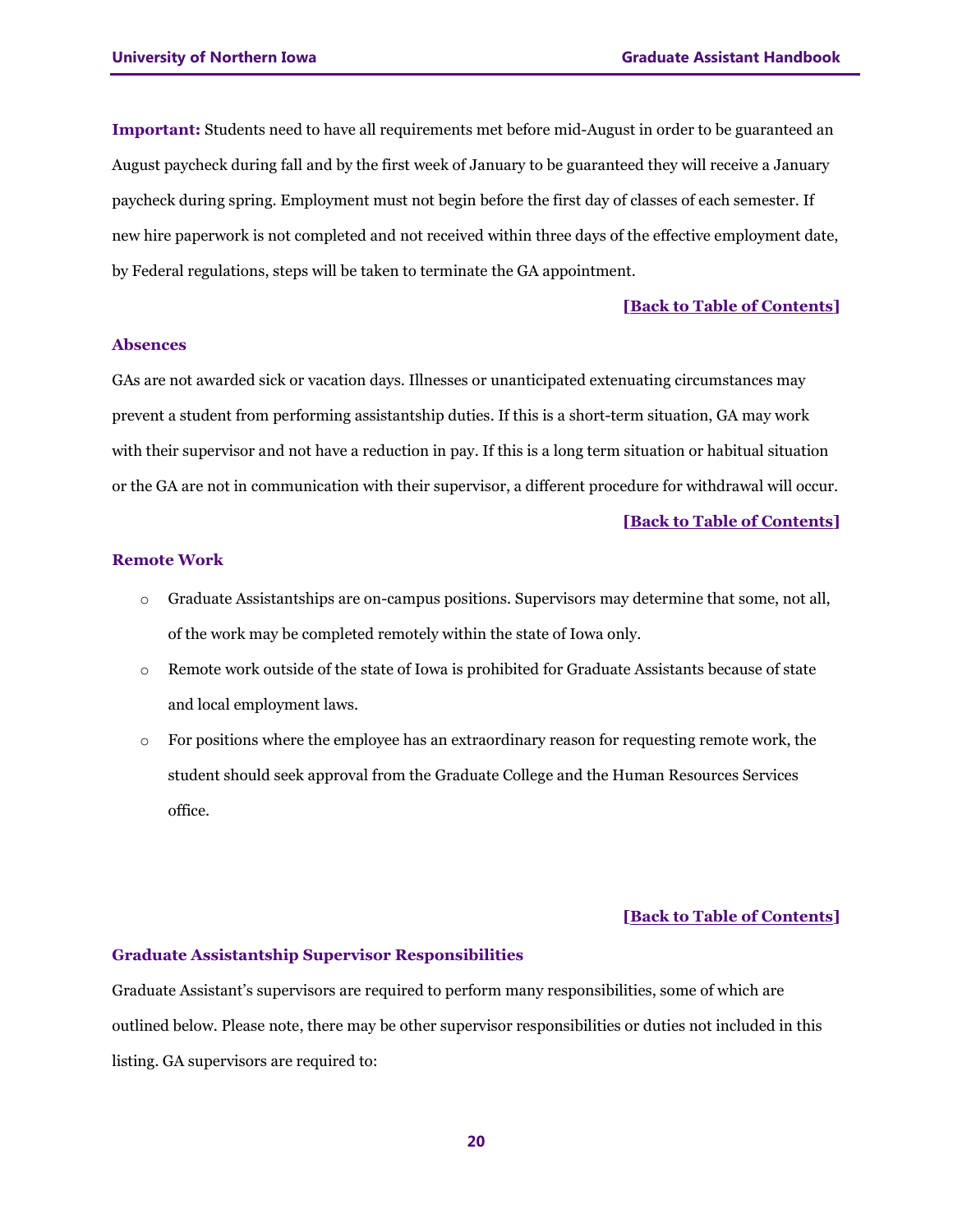- Meet with the GA on the first day of work to review (a) the student's job description in detail, and (b) discuss the expectations of both the student and the supervisor.
- Work closely with the GA during the entire semester to assure GA is carrying out assigned duties and goals.
- Work with the GA to set up a work schedule to assure GA will meet the required weekly hours of work.
- Have regular weekly contact with GA.
- Monitor the hours the GA is working and GA's performance.
	- $\circ$  If a student is not showing up for work, or not putting in required work hours, or not performing duties at a satisfactory level, the supervisor should follow the **Termination Guidelines**.
- Review University and departmental rules and regulations with the GA.
- Conduct the **Performance Appraisal** process.

#### <span id="page-20-0"></span>**Graduate Assistantship Performance Appraisal**

Evaluation is a crucial part of the Graduate Assistantship experience. It should be a supportive, constructive, and on-going process that helps identify strengths as well as weaknesses and develops a plan for improvement. All GAs must receive a formal performance appraisal by their supervisor each semester as follows.

- The student must be provided a job description and be given clear information by the supervisor about job expectations at the beginning of the employment period and must be informed of the ways in which progress will be measured.
- An informal performance appraisal should be conducted 3 weeks after the student's start date.
- A formal performance appraisal needs to be conducted at the end of the semester.
- At any point during the semester, additional performance appraisals may be conducted at the request of the Graduate Assistant or their supervisor.
- The department must use the Graduate Assistant Performance Appraisal form, which is located on the Graduate College Blackboard organization folder.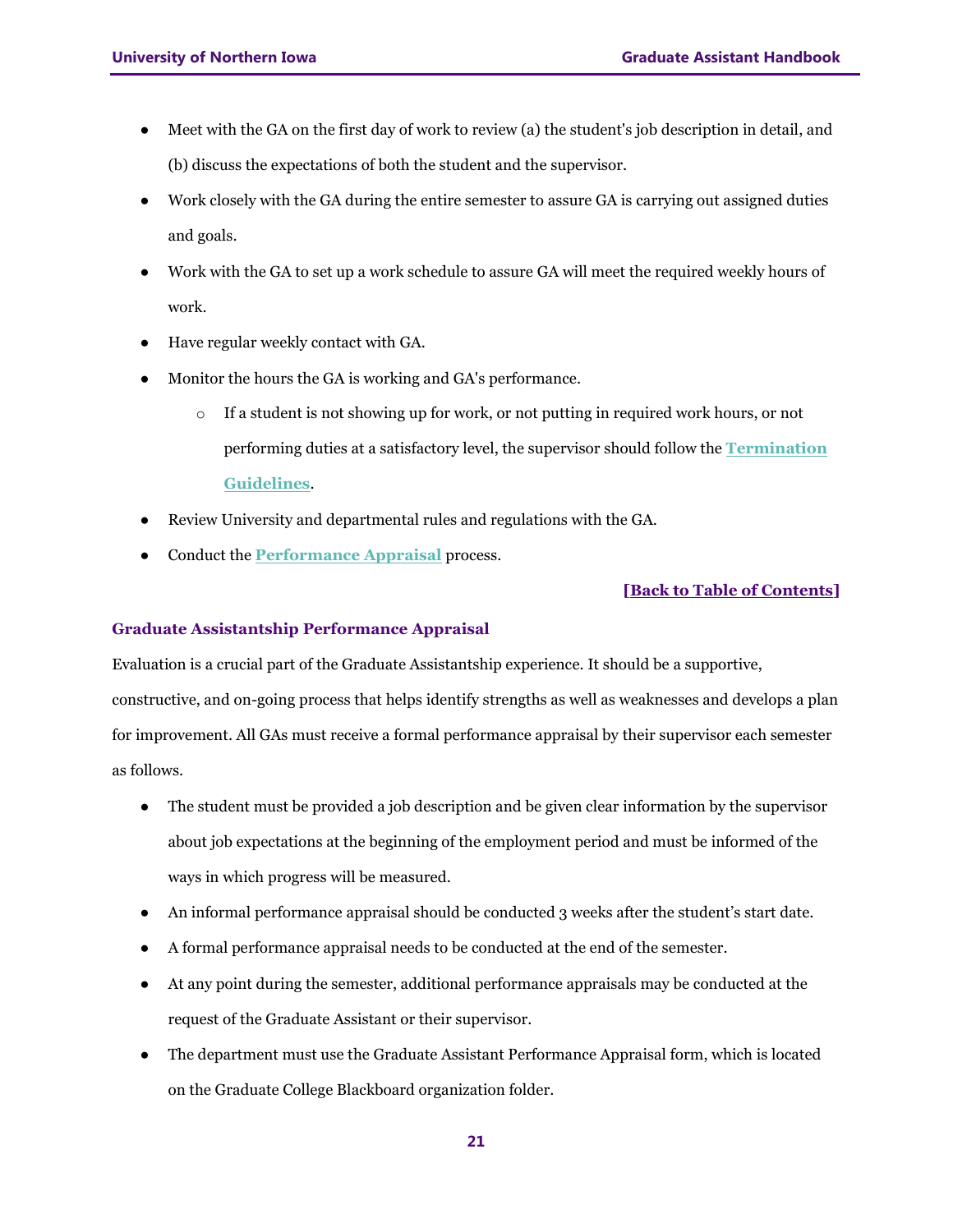The formal performance appraisal process involves the student and the supervisor discussing a written evaluation and is intended to be constructive and to serve as an aid to the Graduate Assistant in correcting any cited performance problems. Following the review, the performance appraisal form will be signed by the Graduate Assistant, Supervisor, and Graduate Program Coordinator or Department Head. Both the student and the supervisor share responsibility for ensuring that the evaluation process is carried out. The performance evaluation should be kept in the Graduate Assistant's personnel file in the department. Any evaluations that are not satisfactory or with discipline issues, and all related documentation, need to be sent to Human Resources immediately. A copy of these should also be kept in the GA's personnel file for at least 3 years once the student is no longer a Graduate Assistant in the department.

**Note:** HRS offers supervisor performance appraisal training. HRS has online training available on their website.

#### **[\[Back to Table of Contents\]](#page-1-0)**

### <span id="page-21-0"></span>**UNI Policies and Procedures**

#### <span id="page-21-1"></span>**UNI Mission Statement**

The University of Northern Iowa at Cedar Falls is recognized as having a mission of sufficient scope to enable it to be a distinguished arts and sciences university with outstanding professional programs in education and business. It provides leadership in the development of programs for the preservice and inservice preparation of teachers and other educational personnel for schools, colleges, and universities. The institution offers undergraduate and graduate programs and degrees in the liberal arts and sciences, including selected areas of technology. It offers pre-professional programs and conducts research and community outreach programs to strengthen the educational, social, cultural, and economic development of Iowa and the larger community.

For more information, please visi[t https://policies.uni.edu/102.](https://policies.uni.edu/102)

#### **[\[Back to Table of Contents\]](#page-1-0)**

#### <span id="page-21-2"></span>**Drug-Free Workplace and Schools Policy**

The University of Northern Iowa (UNI) is committed to providing a drug-free workplace and learning environment. Alcohol and drug abuse pose a threat to the health and safety of university faculty, staff, students, and visitors. This policy is intended to comply with the Drug Free Schools and Communities Act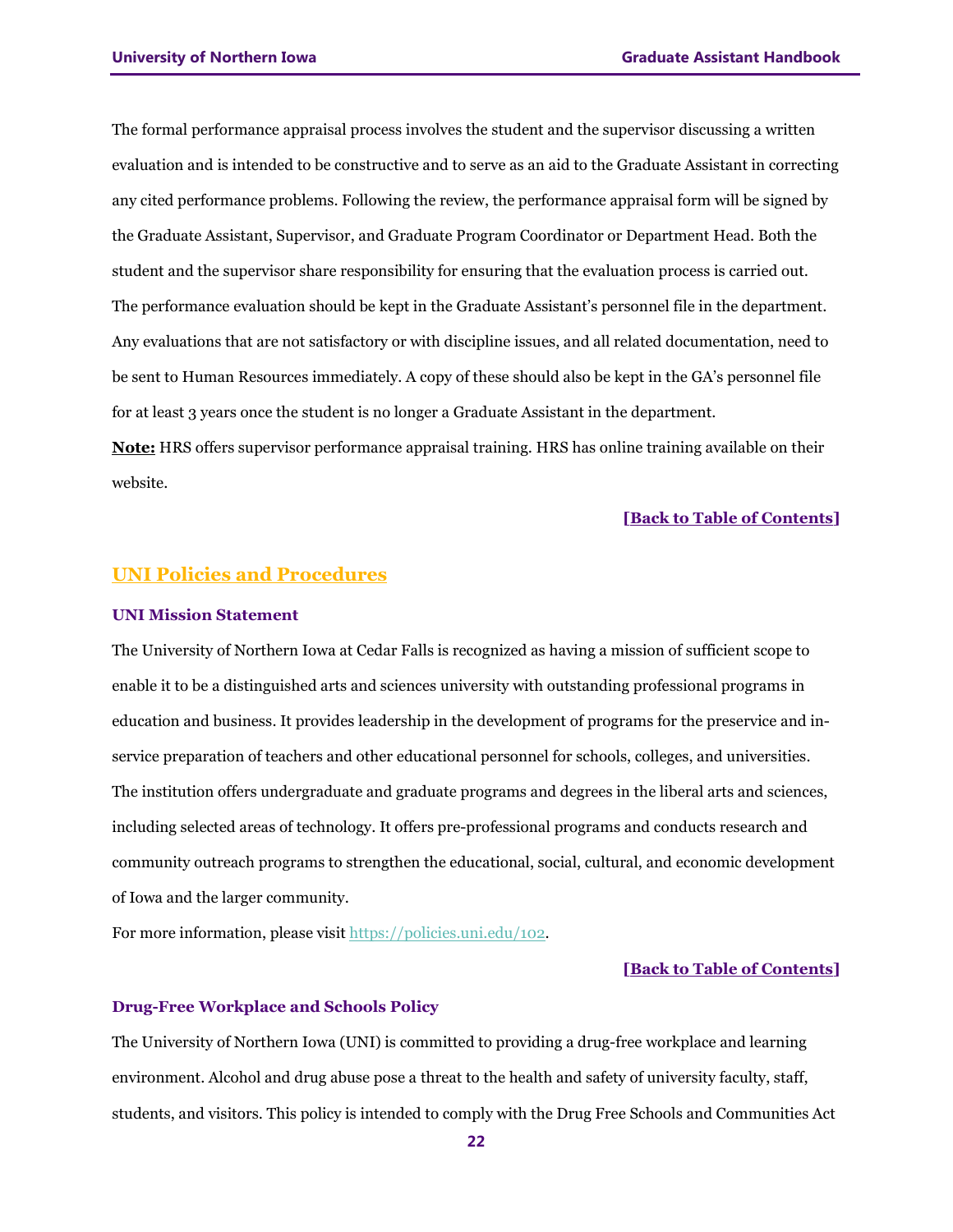Amendments of 1989 and the Omnibus Transportation Employee Testing Act of 1991.This policy is also intended to serve in maintaining the health and safety of the University's faculty, staff, students, and visitors, in addition to providing the practice and procedure for managing issues regarding drug and alcohol abuse in the workplace and on campus.

For more information, please visi[t http://www.uni.edu/policies/413](http://www.uni.edu/policies/413) and

[http://www.uni.edu/policies/1318.](http://www.uni.edu/policies/1318)

#### **[\[Back to Table of Contents\]](#page-1-0)**

#### <span id="page-22-0"></span>**Discrimination, Harassment, and Sexual Misconduct Policy**

The University of Northern Iowa is committed to achieving fairness and equity in all aspects of the educational enterprise and therefore prohibits discrimination, harassment, and retaliation under this policy. Alleged violations of this policy are subject to resolution using the Complaint Resolution Process. This policy applies regardless of the status of the parties involved, who may be members or non-members of the campus community, students, student organizations, faculty, administrators, and/or staff. For more information, please visi[t http://www.uni.edu/policies/1302.](http://www.uni.edu/policies/1302)

#### **[\[Back to Table of Contents\]](#page-1-0)**

#### <span id="page-22-1"></span>**Equal Opportunity & Non-Discrimination Statement**

No person shall be excluded from participation in, be denied the benefits of, or be subjected to discrimination in employment, any educational program, or any activity of the University, on the basis of age, color, creed, disability, ethnicity, gender identity, genetic information, marital status, national origin, political affiliation, pregnancy, race, religion, sex, sexual orientation, veteran or military status, or on any other basis protected by federal and/or state law.

For more information, please visi[t http://www.uni.edu/policies/1303.](http://www.uni.edu/policies/1303)

#### **[\[Back to Table of Contents\]](#page-1-0)**

#### <span id="page-22-2"></span>**Accommodations of Disabilities Policy**

No qualified individual with a disability shall, by reason of such disability, be excluded from participation in or be denied the benefits of the services, programs, or activities of the University, or be subjected to unlawful discrimination by the University. This policy applies to all aspects of campus activities including